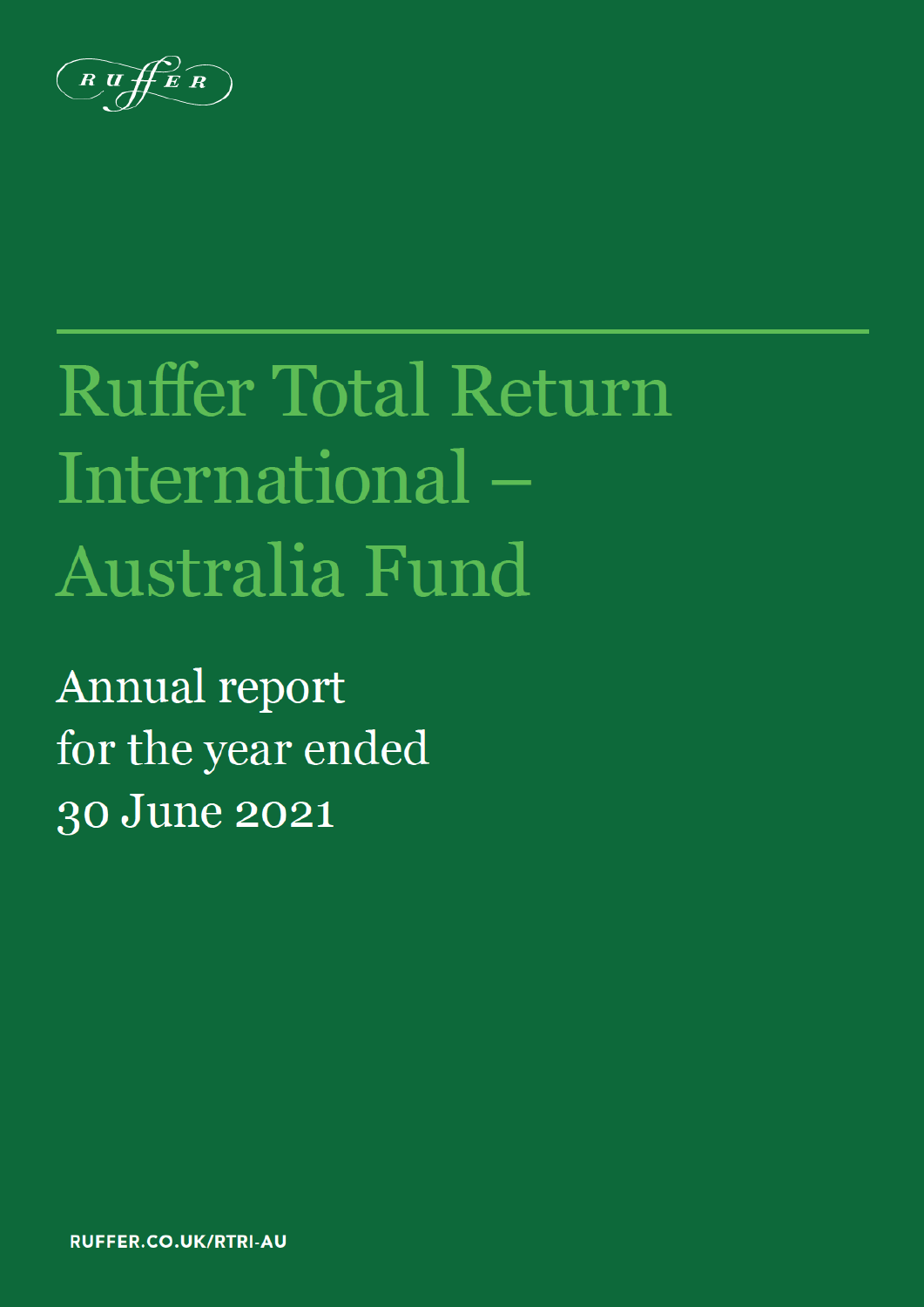# **Ruffer Total Return International - Australia Fund**

ARSN 643 278 693

# **Annual report For the period August 6, 2020 to June 30, 2021**

| <b>Contents</b>                                                                                       | Page           |
|-------------------------------------------------------------------------------------------------------|----------------|
| Directors' report                                                                                     | $\overline{2}$ |
| Auditor's independence declaration                                                                    | 4              |
| Statement of comprehensive income                                                                     | 5              |
| Statement of financial position                                                                       | 6              |
| Statement of changes in equity                                                                        | 7              |
| Statement of cash flows                                                                               | 8              |
| Notes to the financial statements                                                                     | 9              |
| Directors' declaration                                                                                | 23             |
| Independent auditor's report to the unitholders of Ruffer Total Return International – Australia Fund | 24             |

These financial statements cover Ruffer Total Return International – Australia Fund as an individual entity.

The Respons ble Entity of Ruffer Total Return International – Australia Fund is The Trust Company (RE Services) Limited (ABN 45 003 278 831 AFSL 235150), part of the Perpetual Limited group of companies. The Respons ble Entity's registered office is Level 18, Angel Place, 123 Pitt Street, Sydney NSW 2000.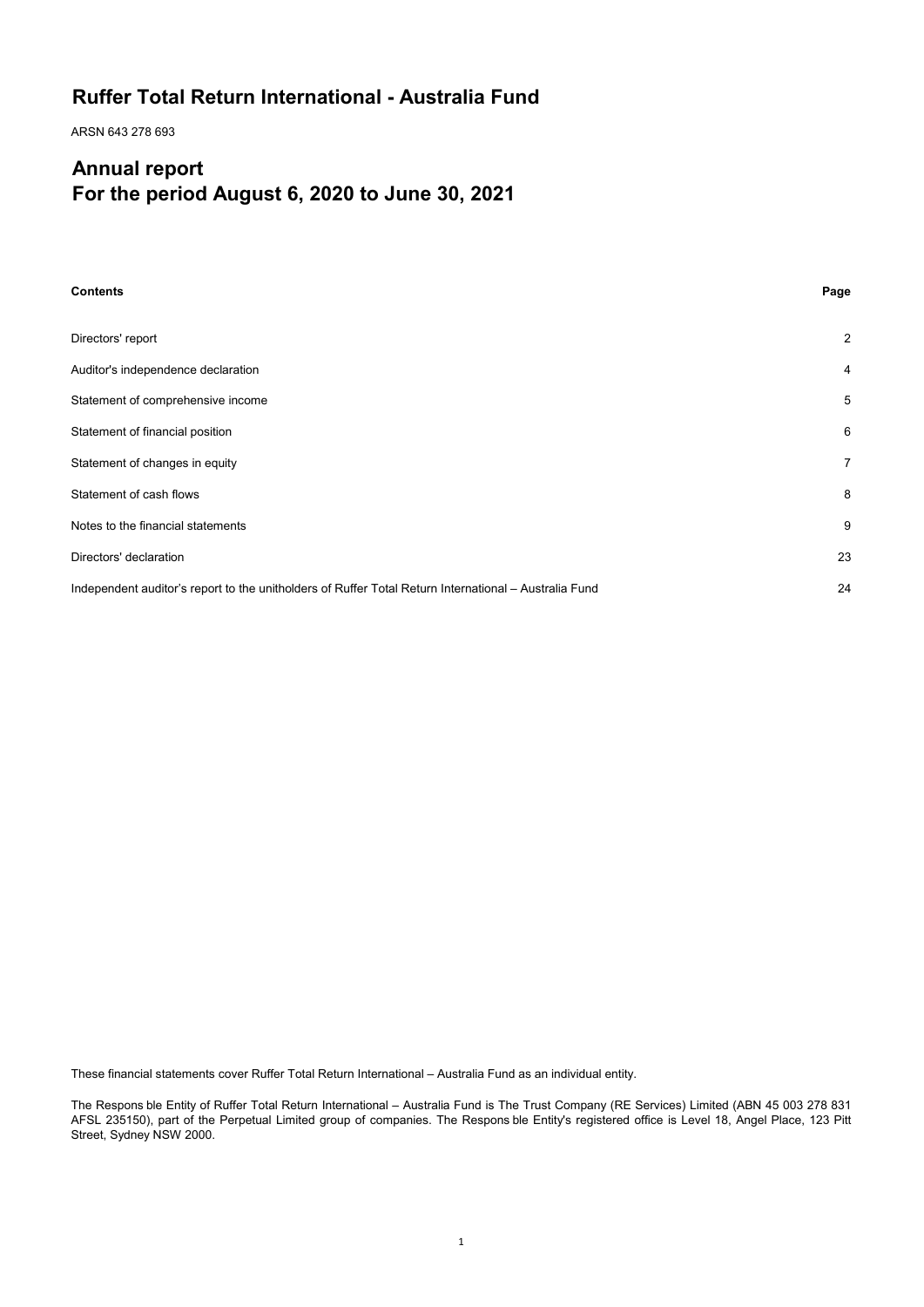#### **Directors' report**

The Trust Company (RE Services) Limited (ABN 45 003 278 831) (AFSL 235150) is the responsible entity (the "Responsible Entity") of the Ruffer Total Return International – Australia Fund (the "Fund"). The directors of the Responsible Entity (the "Directors") present their report together with the financial statements of the Fund for the period August 6, 2020 to June 30, 2021.

#### **Principal Activities**

The Fund is a registered managed investment scheme domiciled in Australia.

The Fund invests in Ruffer Total Return International, a sub fund of Ruffer SICAV (Underlying Fund), and in cash or cash equivalents. Ruffer SICAV is a Luxembourg open-ended investment company (SICAV). As the Fund will hold and deal in shares of the Underlying Fund, all investment and trading activity is undertaken at the Underlying Fund level.

The Fund was constituted on August 6, 2020 and commenced operations on December 24, 2020.

The Fund did not have any employees during the period.

There were no significant changes in the nature of the Fund's activities during the period.

#### **Directors**

The Directors of The Trust Company (RE Services) Limited during the period and up to the date of this report are shown below. The Directors were in office for this entire period except where stated otherwise:

| <b>Position</b>           | <b>Notes</b>                                                                                          |
|---------------------------|-------------------------------------------------------------------------------------------------------|
| Director                  | Resigned as Director on October 23, 2020<br>Appointed as a Non-executive Director on February 1, 2021 |
| <b>Director</b>           |                                                                                                       |
| <b>Director</b>           |                                                                                                       |
| <b>Director</b>           |                                                                                                       |
| <b>Alternate Director</b> | Alternate Director for Vicki Riggio                                                                   |
|                           |                                                                                                       |

#### **Review and results of operations**

During the period, the Fund invested in accordance with the investment objective and guidelines as set out in the governing documents of the Fund and in accordance with the provision of the Fund's Constitution.

#### *Results*

The performance of the Fund, as represented by the results of its operations, was as follows:

| For the period  |
|-----------------|
| August 6,       |
| 2020            |
| to              |
| <b>June 30,</b> |
| 2021            |
|                 |

Operating Profit/(loss) (\$) **96,628**

No distr butions relating to the period were paid or are payable.

#### **Significant changes in state of affairs**

The Directors continue to assess the potential financial and other impacts of the coronavirus ("COVID-19") outbreak to the Fund. The current highlevel of uncertainty regarding the severity and length of COVID-19 on investment markets has impacted investment outcomes and increased volatility in investment performance during the period.

At the date of signing, the future impacts of COVID-19 on global and domestic economies and investment market indices, and their resulting impact on the Fund are uncertain. The Directors and management will continue to monitor this situation.

On February 1, 2021, Glenn Foster was appointed as a Non-executive Director.

In the opinion of the Directors, there were no other significant changes in the state of affairs of the Fund that occurred during the period.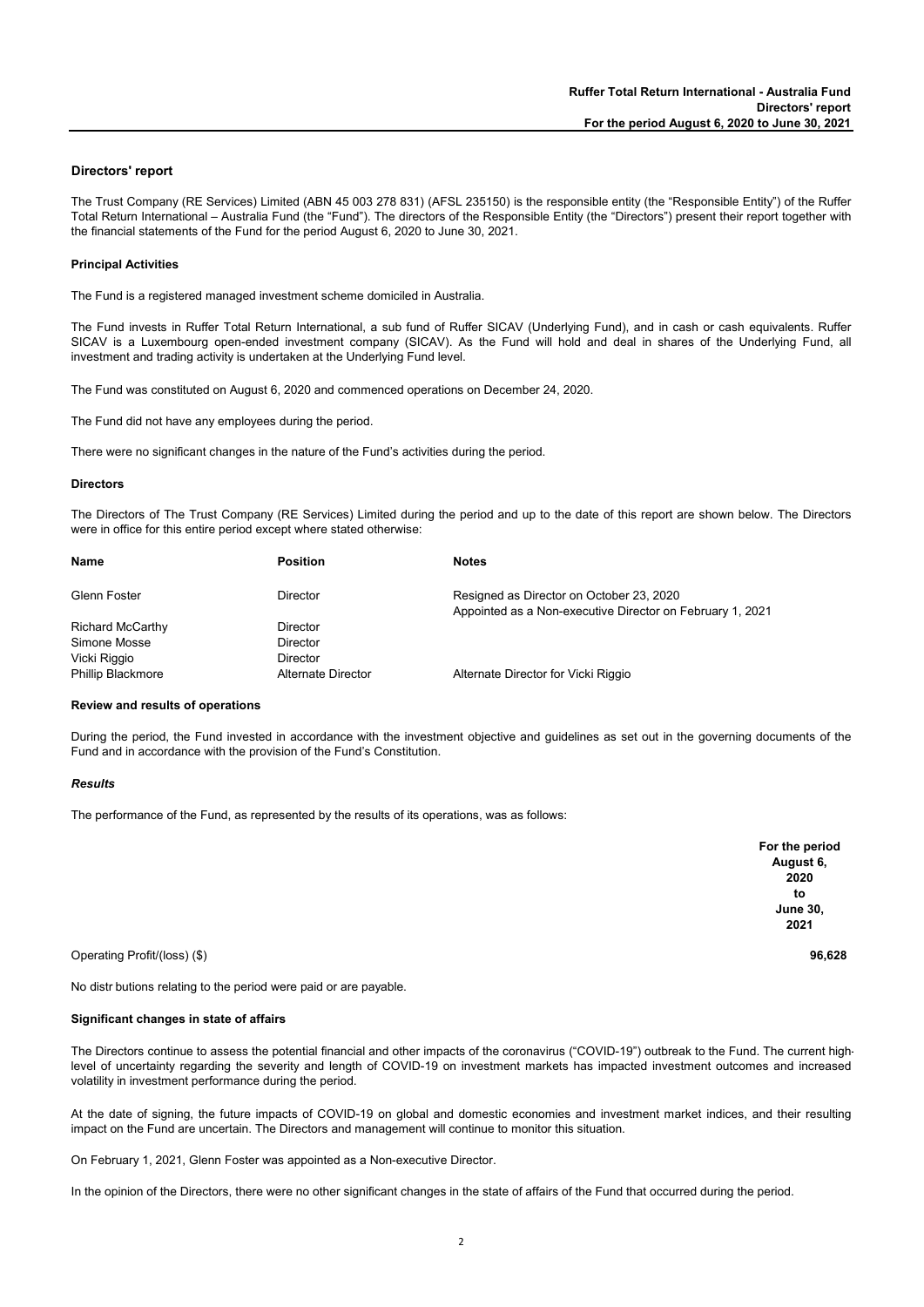#### **Directors' report (continued)**

#### **Matters subsequent to the end of the financial period**

No matter or circumstance has arisen since June 30, 2021 that has significantly affected, or may significantly affect:

- (i) the operations of the Fund in future financial years, or
- (ii) the results of those operations in future financial years, or
- (iii) the state of affairs of the Fund in future financial years.

#### **Likely developments and expected results of operations**

The Fund will continue to be managed in accordance with the investment objectives and guidelines as set out in the governing documents of the Fund and in accordance with the provisions of the Fund's Constitution.

The results of the Fund's operations will be affected by a number of factors, including the performance of investment markets in which the Fund invests. Investment performance is not guaranteed and future returns may differ from past returns. As investment conditions change over time, past returns should not be used to predict future returns.

#### **Indemnification and insurance of officers and auditors**

No insurance premiums are paid for out of the assets of the Fund in regard to the insurance cover provided to either the officers of the Respons ble Entity or the auditors of the Fund. So long as the officers of the Responsible Entity act in accordance with the Fund's Constitution and the *Corporations Act 2001,* the officers remain indemnified out of the assets of the Fund against losses incurred while acting on behalf of the Fund.

The auditors of the Fund are in no way indemnified out of the assets of the Fund.

#### **Fees paid to and interests held in the Fund by the Responsible Entity or its associates**

Fees paid to the Responsible Entity and its associates out of Fund's property during the period are disclosed in Note 12 of the financial statements.

No fees were paid out of the Fund's property to the Directors of the Respons ble Entity during the period.

The number of units in the Fund held by the Respons ble Entity or its associates as at the end of the financial period are disclosed in Note 12 of the financial statements.

#### **Units in the Fund**

The movement in units on issue in the Fund during the period is disclosed in Note 7 of the financial statements.

The value of the Fund's assets and liabilities is disclosed in the Statement of financial position and derived using the basis set out in Note 2 of the financial statements.

#### **Environmental regulation**

The operations of the Fund are not subject to any particular or significant environmental regulations under Commonwealth, State or Territory law.

#### **Rounding of amounts to the nearest dollar**

The Fund is an entity of a kind referred to in *ASIC Corporations (Rounding in Financial/Directors' Reports) Instrument 2016/191* issued by the Australian Securities and Investments Commission ("ASIC") relating to the "rounding off" of amounts in the Directors' report. Amounts in the Directors' report have been rounded to the nearest dollar in accordance with that *ASIC Corporations Instrument* , unless otherwise indicated.

A copy of the Auditor's Independence Declaration as required under section 307C of the *Corporations Act 2001* is set out on page 4.

This report is made in accordance with a resolution of the Directors of The Trust Company (RE Services) Limited.

Director The Trust Company (RE Services) Limited

Sydney September 22, 2021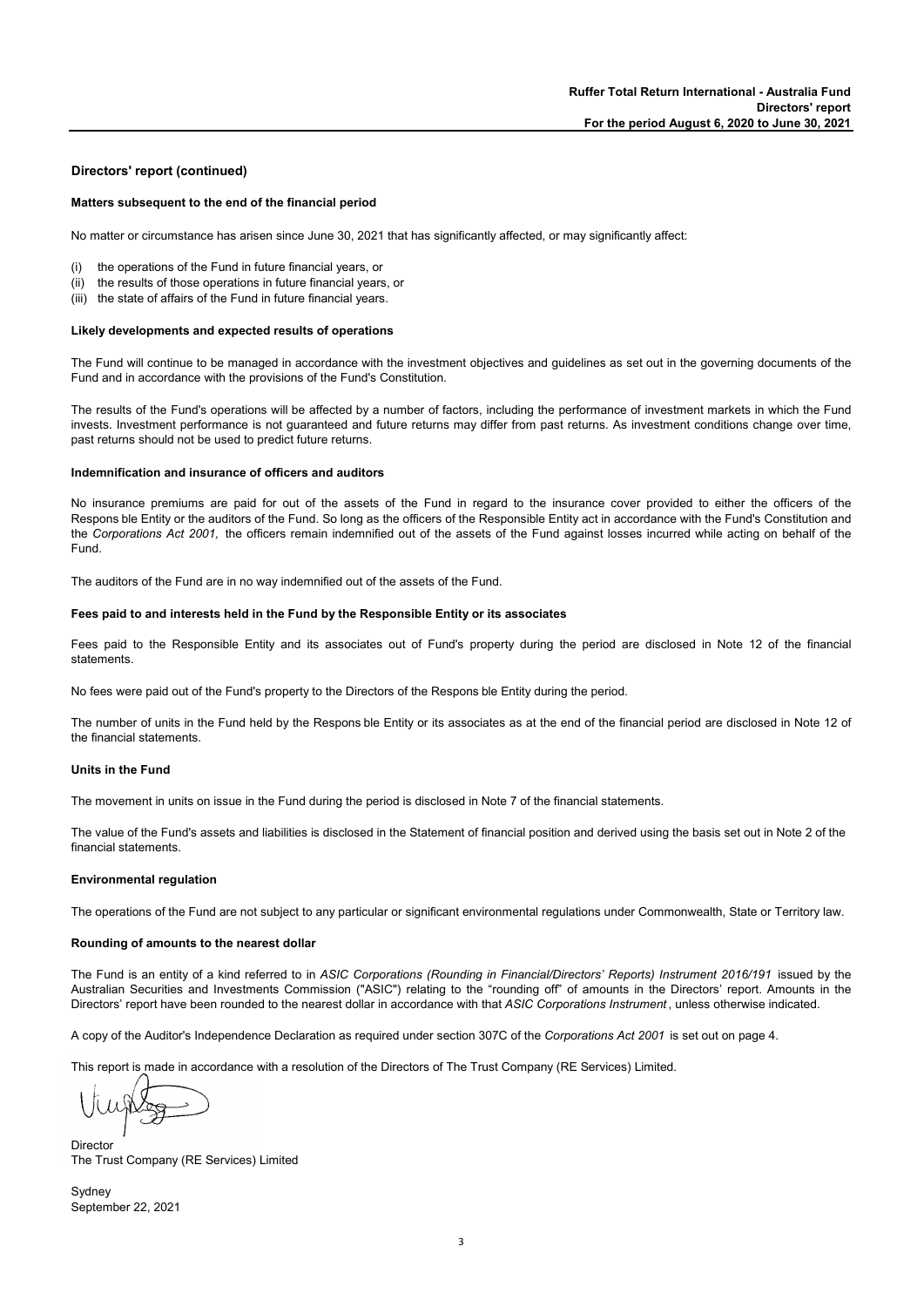

Ernst & Young 200 George Street Sydney NSW 2000 Australia GPO Box 2646 Sydney NSW 2001 Tel: +61 2 9248 5555 Fax: +61 2 9248 5959 ey.com/au

# **Auditor's independence declaration to the directors of The Trust Company (RE Services) Limited as Responsible Entity for Ruffer Total Return International - Australia Fund**

As lead auditor for the audit of the financial report of Ruffer Total Return International - Australia Fund for the period from 6 August 2020 to 30 June 2021, I declare to the best of my knowledge and belief, there have been:

- a. no contraventions of the auditor independence requirements of the *Corporations Act 2001* in relation to the audit; and
- b. no contraventions of any applicable code of professional conduct in relation to the audit.

Ernst 1 Young

Ernst & Young

Ou

Rohit Khanna Partner 22 September 2021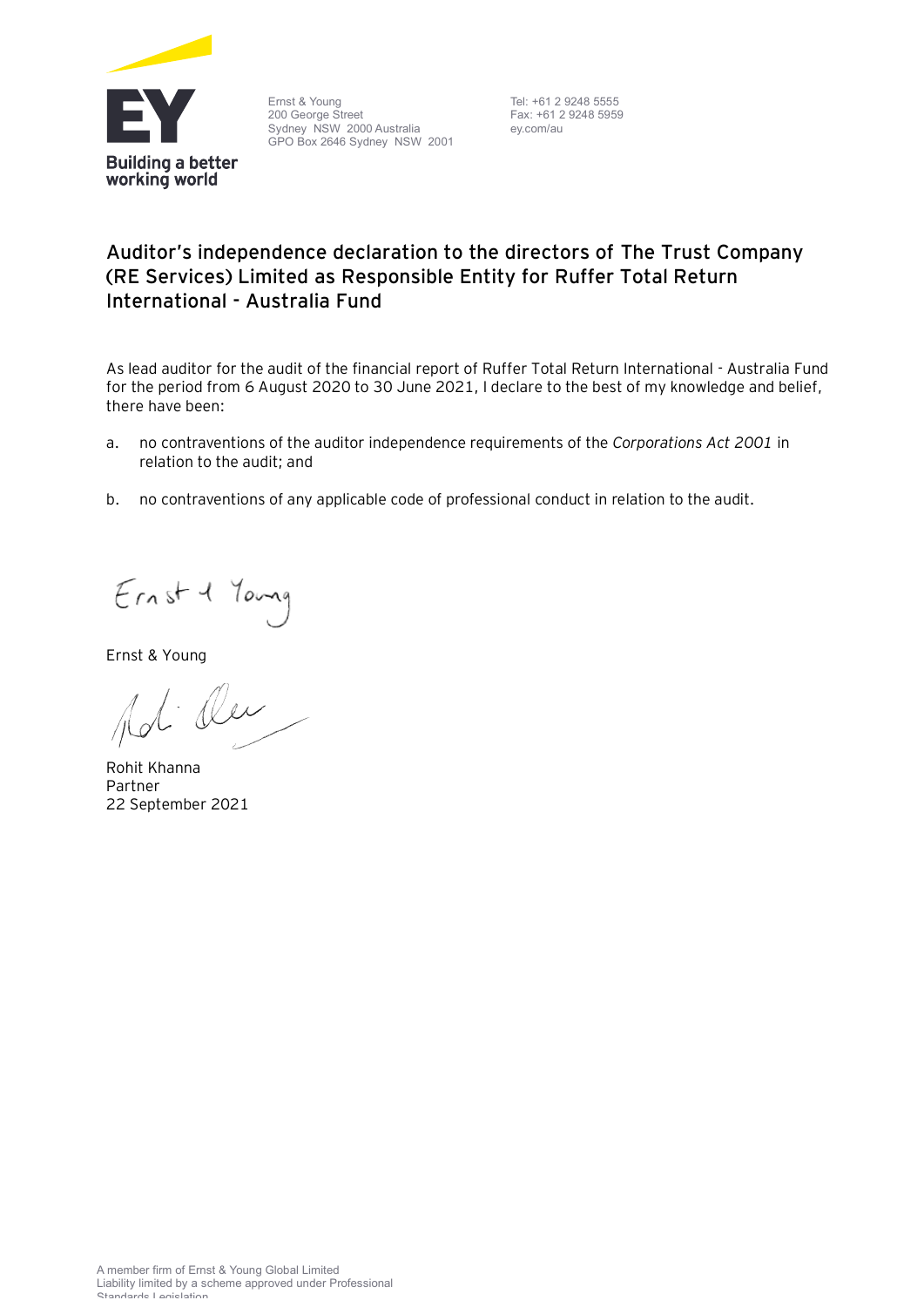#### **Statement of comprehensive income**

|                                                                                  |              | For the period<br>August 6,<br>2020<br>to<br><b>June 30,</b><br>2021 |
|----------------------------------------------------------------------------------|--------------|----------------------------------------------------------------------|
|                                                                                  | <b>Notes</b> | \$                                                                   |
| <b>Investment income</b>                                                         |              |                                                                      |
| Net gains/(losses) on financial instruments at fair value through profit or loss | 5            | 103,928                                                              |
| Total investment income/(loss)                                                   |              | 103,928                                                              |
| <b>Expenses</b>                                                                  |              |                                                                      |
| Management costs                                                                 | 13           | 7,300                                                                |
| <b>Total operating expenses</b>                                                  |              | 7,300                                                                |
| Profit/(loss) for the period                                                     |              | 96,628                                                               |
| Other comprehensive income                                                       |              |                                                                      |
| Total comprehensive income/(loss) for the period                                 |              | 96,628                                                               |
|                                                                                  |              |                                                                      |

*The above Statement of comprehensive income should be read in conjunction with the accompanying notes.*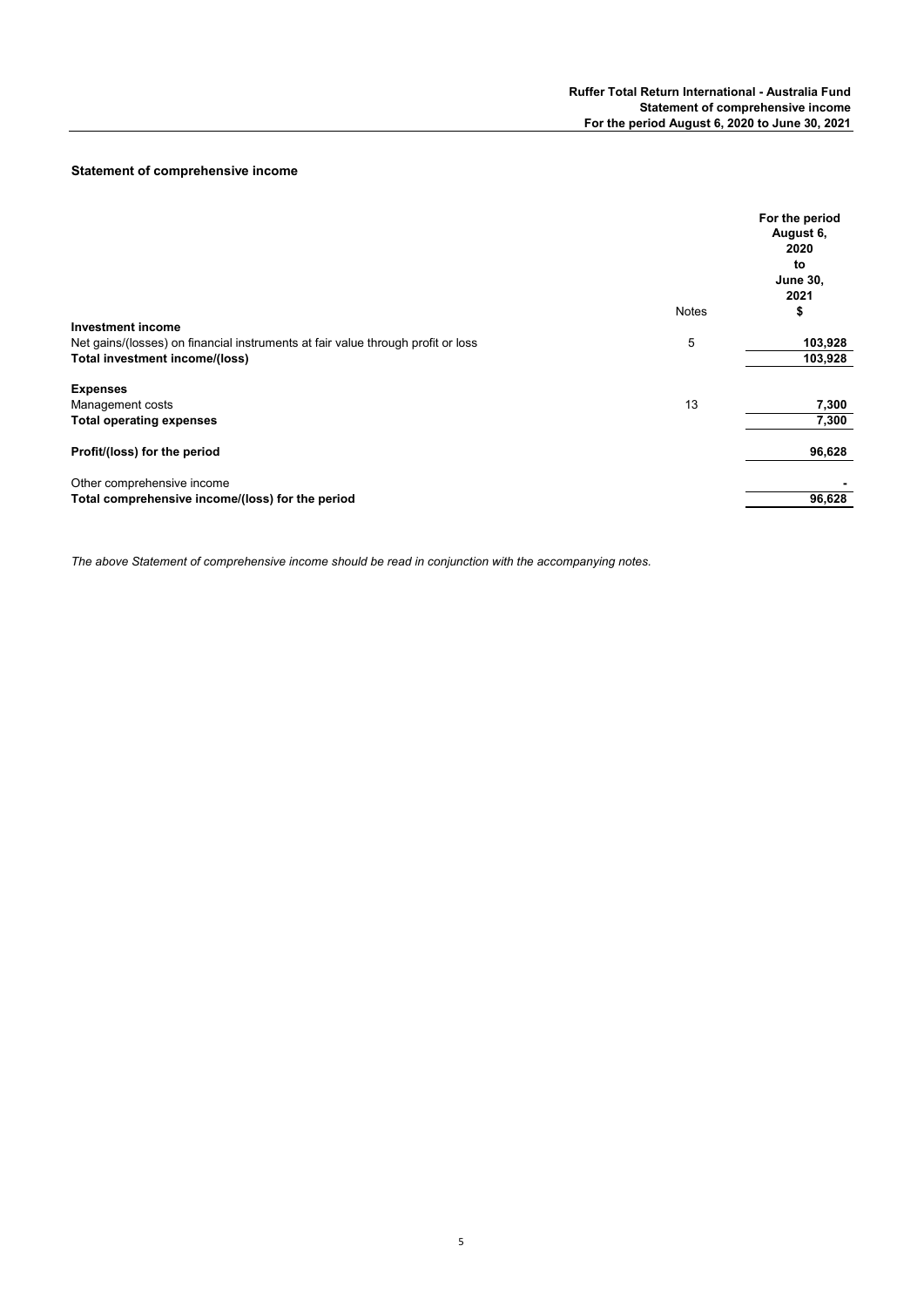#### **Statement of financial position**

|                                                       | As at<br><b>June 30,</b><br>2021 |
|-------------------------------------------------------|----------------------------------|
| <b>Notes</b>                                          | \$                               |
| <b>Assets</b>                                         |                                  |
| 10<br>Cash and cash equivalents                       |                                  |
| Subscriptions made in advance<br>6                    | 6,008,000                        |
| Financial assets at fair value through profit or loss | 1,423,928                        |
| <b>Total assets</b>                                   | 7,431,928                        |
| Liabilities                                           |                                  |
| 13<br>Management fees payable                         | 7,300                            |
| Due to brokers – payable for securities purchased     | 6,000,000                        |
| <b>Total liabilities</b>                              | 6,007,300                        |
| 8<br>Net assets attributable to unitholders - equity  | 1,424,628                        |

*The above Statement of financial position should be read in conjunction with the accompanying notes.*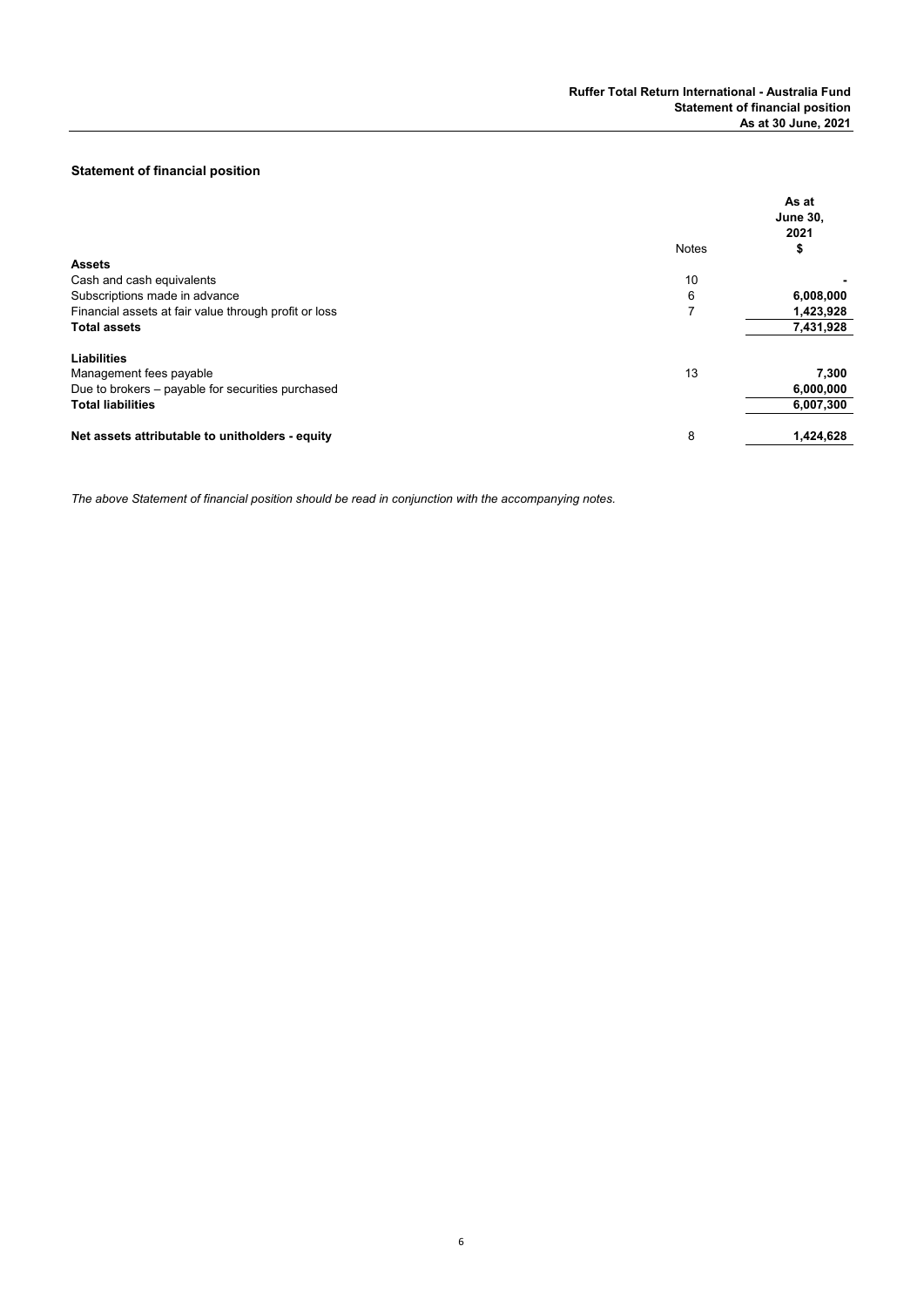### **Statement of changes in equity**

|                                                       |              | For the period<br>August 6,<br>2020<br>to<br><b>June 30,</b><br>2021 |
|-------------------------------------------------------|--------------|----------------------------------------------------------------------|
|                                                       | <b>Notes</b> | \$                                                                   |
| Total equity at the beginning of the financial period |              |                                                                      |
| Comprehensive income/(loss) for the period            |              |                                                                      |
| Profit/(loss) for the period                          |              | 96,628                                                               |
| Other comprehensive income/(loss)                     |              |                                                                      |
| Total comprehensive income/(loss) for the period      |              | 96,628                                                               |
| <b>Transactions with unitholders</b>                  |              |                                                                      |
| Applications                                          | 8            | 1,328,000                                                            |
| <b>Total transactions with unitholders</b>            |              | 1,328,000                                                            |
| Total equity at the end of the financial period       |              | 1,424,628                                                            |
|                                                       |              |                                                                      |

*The above Statement of changes in equity should be read in conjunction with the accompanying notes.*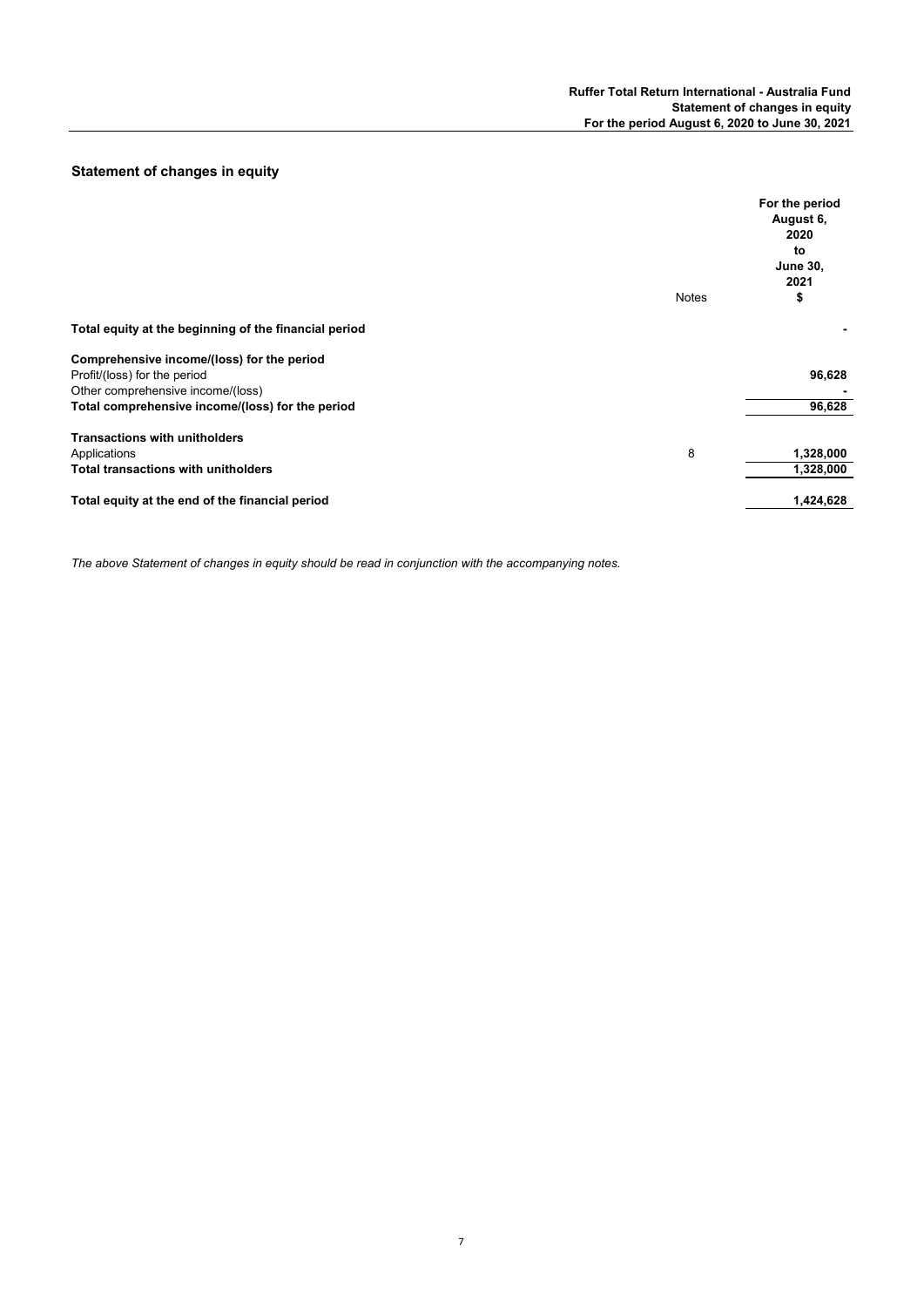#### **Statement of cash flows**

| Notes                                                                               | For the period<br>August 6,<br>2020<br>to<br><b>June 30,</b><br>2021 |
|-------------------------------------------------------------------------------------|----------------------------------------------------------------------|
|                                                                                     | \$                                                                   |
| Cash flows from operating activities                                                |                                                                      |
| Payments for purchase of financial instruments at fair value through profit or loss | (1,320,000)                                                          |
| Subscriptions made in advance                                                       | (8,000)                                                              |
| Net cash inflow/(outflow) from operating activities<br>11a                          | (1,328,000)                                                          |
| Cash flows from financing activities                                                |                                                                      |
| Proceeds from applications by unitholders                                           | 1,328,000                                                            |
| Net cash inflow/(outflow) from financing activities                                 | 1,328,000                                                            |
| Net increase/(decrease) in cash and cash equivalents                                |                                                                      |
| Cash and cash equivalents at the beginning of the period                            |                                                                      |
| Cash and cash equivalents at the end of the period<br>10                            |                                                                      |

*The above Statement of cash flows should be read in conjunction with the accompanying notes.*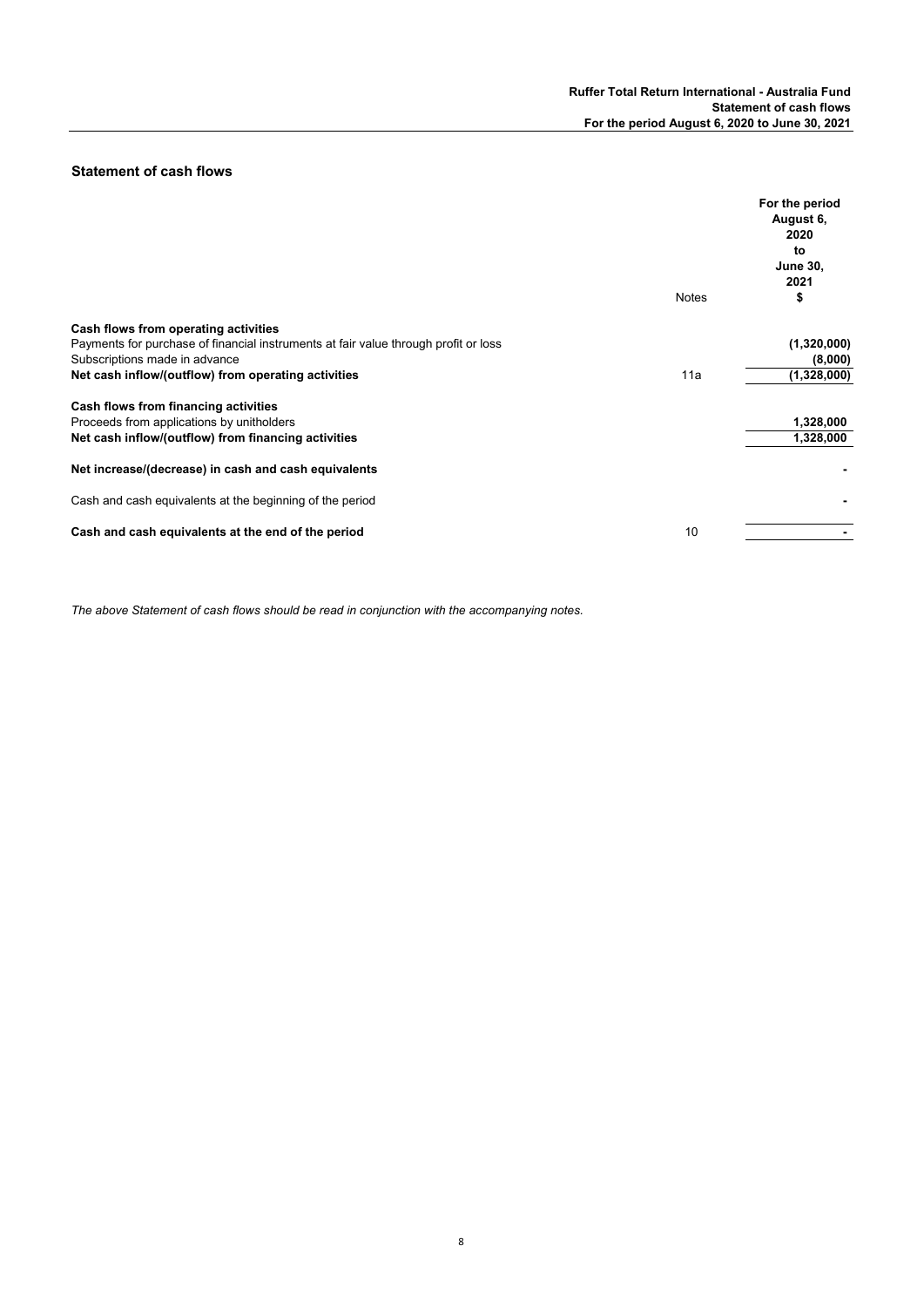#### **Notes to the financial statements**

| <b>Contents</b>   |                                                                                        | Page |
|-------------------|----------------------------------------------------------------------------------------|------|
| 1                 | General information                                                                    | 10   |
| 2                 | Summary of significant accounting policies                                             | 10   |
| 3                 | Financial risk management                                                              | 14   |
| 4                 | Fair value measurement                                                                 | 17   |
| 5                 | Net gains/(losses) on financial instruments at fair value through profit or loss       | 18   |
| 6                 | Subscriptions made in advance                                                          | 18   |
| 7                 | Financial assets at fair value through profit or loss                                  | 19   |
| 8                 | Net assets attributable to unitholders                                                 | 19   |
| 9                 | Distributions to unitholders                                                           | 19   |
| 10                | Cash and cash equivalents                                                              | 19   |
| 11                | Reconciliation of profit/(loss) to net cash inflow/(outflow) from operating activities | 20   |
| $12 \overline{ }$ | Remuneration of auditors                                                               | 20   |
| 13                | Related party transactions                                                             | 20   |
| 14                | Significant events during the period                                                   | 22   |
| 15                | Events occurring after the reporting period                                            | 22   |
| 16                | Contingent assets and liabilities and commitments                                      | 22   |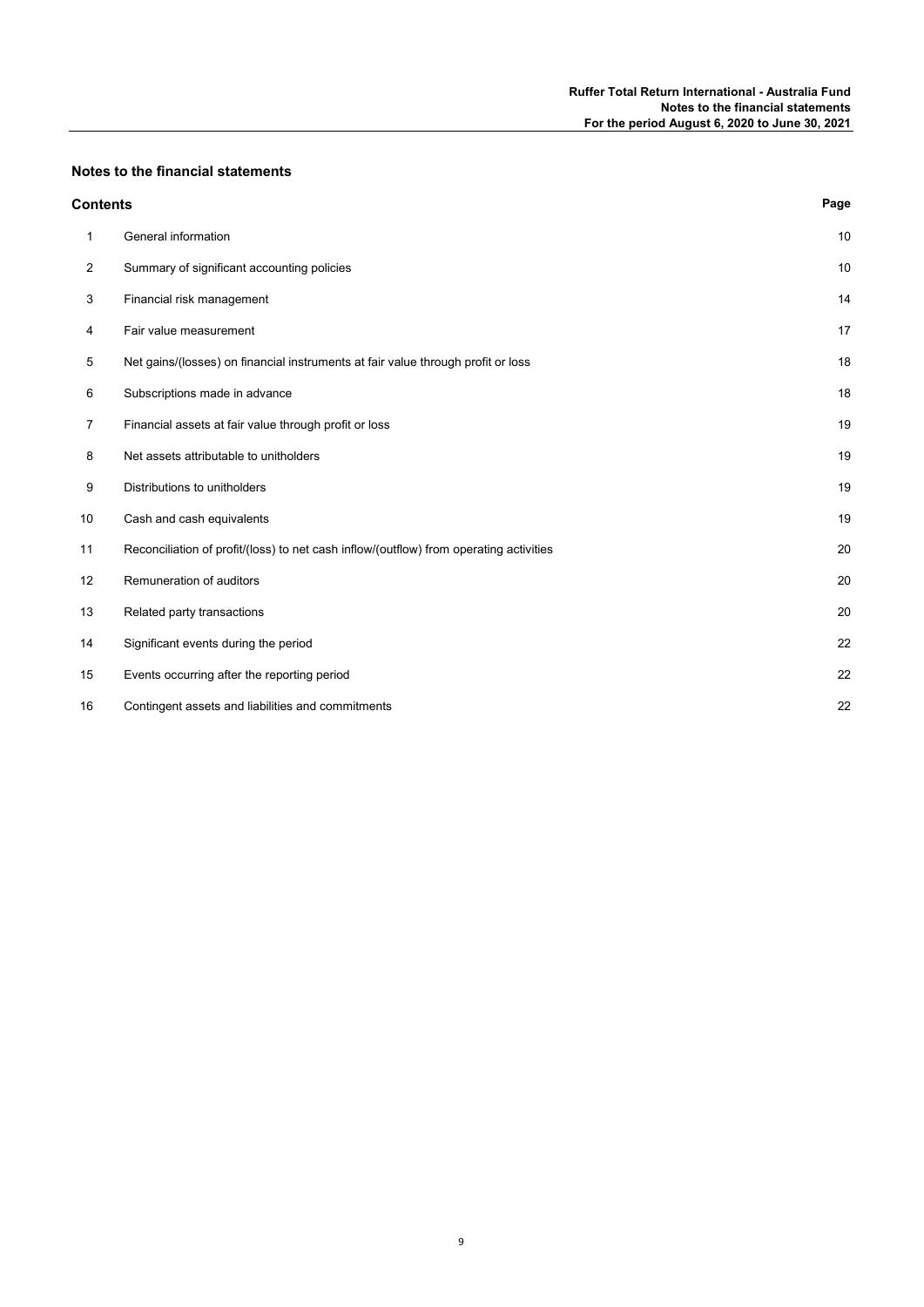#### **1 General information**

These financial statements cover the Ruffer Total Return International - Australia Fund (the "Fund") as an individual entity. The Fund was constituted on August 6, 2020 and commenced operations on December 24, 2020. The Fund will terminate in accordance with the provisions of the Fund's Constitution.

The Trust Company (RE Services) Limited (ABN 45 003 278 831) (AFSL 235150) is the responsible entity of the Fund (the "Respons ble Entity"). The Responsible Entity's registered office is Level 18 Angel Place, 123 Pitt Street, Sydney, NSW 2000.

The investment manager of the Fund is Ruffer LLP (the "Investment Manager").

The investment objective of the Fund is to achieve low volatility and positive returns from an actively managed portfolio. The Fund invests in Ruffer Total Return International, a sub-fund of Ruffer SICAV (Underlying Fund), and in cash or cash equivalents.

The financial statements of the Fund are for the period August 6, 2020 to June 30, 2021. The financial statements are presented in the Australian currency.

The financial statements were authorised for issue by the directors of the Responsible Entity (the "Directors of the Responsible Entity") on September 22, 2021. The Directors of the Responsible Entity have the power to amend and reissue the financial statements.

#### **2 Summary of significant accounting policies**

The principal accounting policies applied in the preparation of these financial statements are set out below.

#### **(a) Basis of preparation**

These general purpose financial statements have been prepared in accordance with Australian Accounting Standards and Interpretations issued by the Australian Accounting Standards Board ("AASB") and the *Corporations Act 2001* in Australia. The Fund is a for-profit entity for the purpose of preparing the financial statements.

The financial statements are prepared on the basis of fair value measurement of assets and liabilities, except where otherwise stated.

The Statement of financial position is presented on a liquidity basis. Assets and liabilities are presented in decreasing order of liquidity and are not distinguished between current and non-current. All balances are expected to be recovered or settled within twelve months, except for investments in financial assets and financial liabilities at fair value through profit or loss.

The Fund manages financial assets at fair value through profit or loss based on the economic circumstances at any given point in time, as well as to meet any liquidity requirements. As such, it is expected that a portion of the portfolio will be realised within twelve months, however, an estimate of that amount cannot be determined as at period end.

#### *(i) Compliance with International Financial Reporting Standards ("IFRS")*

The financial statements of the Fund also comply with International Financial Reporting Standards as issued by the International Accounting Standards Board.

#### *(ii) New and amended standards adopted by the Fund*

There are no standards, interpretations or amendments to existing standards that are effective for the first time for the financial period beginning August 6, 2020 that have a material impact on the amounts recognised in the prior periods or will affect the current or future periods.

#### **(b) Financial instruments**

- *(i) Classification*
- Financial Assets

The Fund classifies its investments based on its business model for managing those financial assets and the contractual cash flow characteristics of the financial assets. The Fund's portfolio of financial assets is managed and performance is evaluated on a fair value basis in accordance with the Fund's documented investment strategy. The Fund's policy is for the Responsible Entity to evaluate the information about these financial assets on a fair value basis together with other related financial information.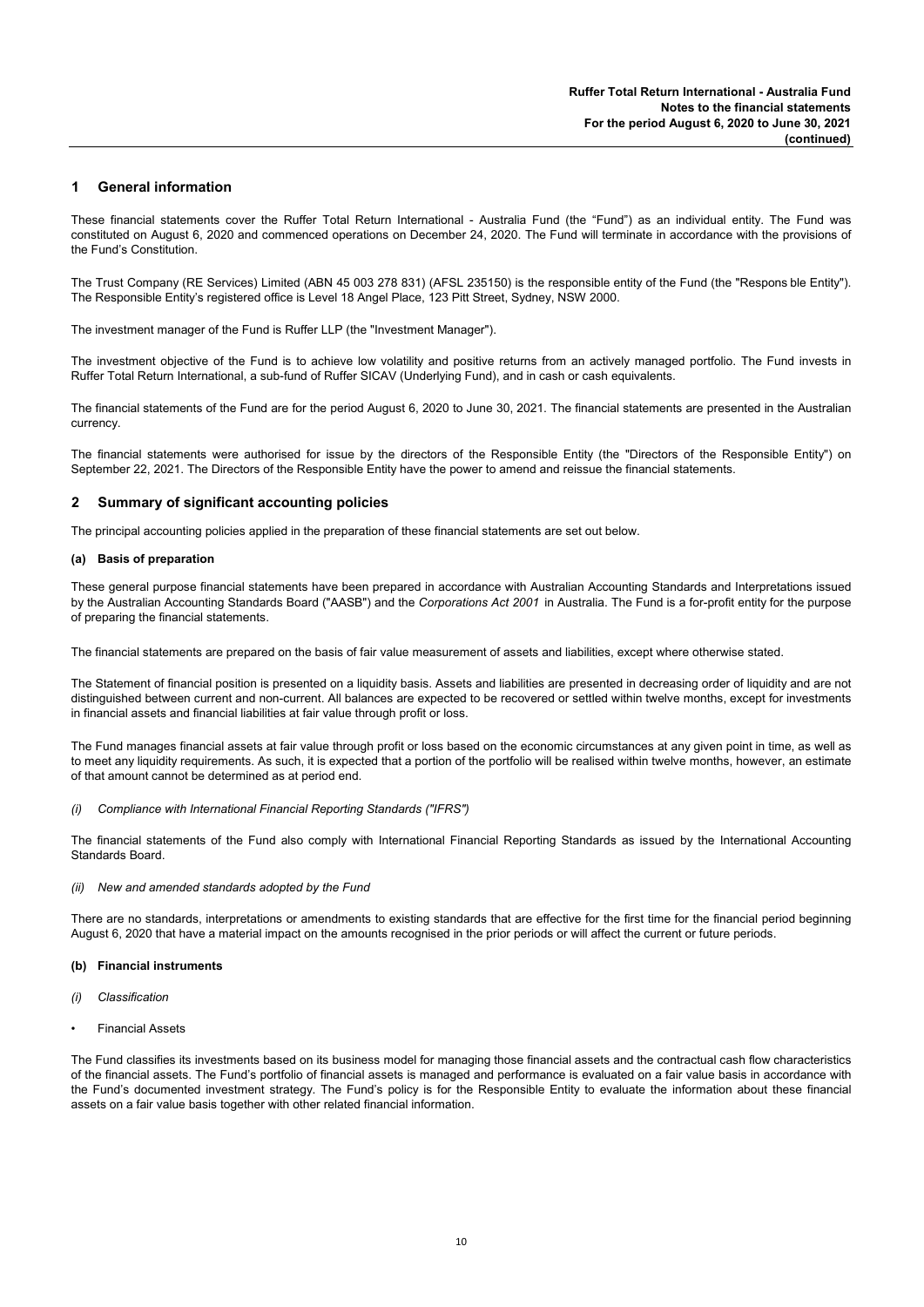#### **(b) Financial instruments (continued)**

- *(i) Classification (continued)*
- Financial Assets (continued)

For equity securities, the contractual cash flows of these instruments do not represent solely payments of principal and interest. Consequently, these investments are measured at fair value through profit or loss.

• Financial Liabilities

For financial liabilities that are not classified and measured at fair value through profit or loss, these are classified as financial liabilities at amortised cost (management fees payable and due to brokers).

#### *(ii) Recognition and derecognition*

The Fund recognises financial assets and financial liabilities on the date it becomes party to the contractual agreement (trade date) and recognises changes in fair value of the financial assets or financial liabilities from this date.

Investments are derecognised when the right to receive cash flows from the investments have expired or the Fund has transferred substantially all risks and rewards of ownership.

The Fund derecognises a financial liability when the obligation under the liability is discharged, cancelled, expired or when there is substantial modification.

#### *(iii) Measurement*

At initial recognition, the Fund measures financial assets and financial liabilities at fair value. Transaction costs of financial assets and financial liabilities carried at fair value through profit or loss are expensed in the Statement of comprehensive income.

Subsequent to initial recognition, all financial assets and financial liabilities at fair value through profit or loss are measured at fair value. Gains and losses arising from changes in the fair value of the financial assets or financial liabilities at fair value through profit or loss category are presented in the Statement of comprehensive income within 'net gains/(losses) on financial instruments at fair value through profit or loss' in the period in which they arise.

Further details on how the fair value of financial instruments are determined are disclosed in Note 4.

#### *(iv) Impairment*

At each reporting date, the Fund shall measure the loss allowance on financial assets at amortised cost (cash and cash equivalents, due from broker and receivables) at an amount equal to the lifetime expected credit losses ("ECL") if the credit risk has increased significantly since initial recognition. If, at the reporting date, the credit risk has not increased significantly since initial recognition, the Fund shall measure the loss allowance at an amount equal to 12-month ECL. Significant financial difficulties of the counterparty, probability that the counterparty will enter bankruptcy or financial reorganisation, and default in payments are all considered indicators that a loss allowance may be required. If the credit risk increases to the point that it is considered to be credit impaired, interest income will be calculated based on the net carrying amount adjusted for the loss allowance. A significant increase in credit risk is defined by management as any contractual payment which is more than 30 days past due. Any contractual payment which is more than 90 days past due is considered credit impaired.

#### **(c) Net assets attributable to unitholders**

Units are redeemable at the unitholders' option, however, applications and redemptions may be suspended by the Responsible Entity if it is in the best interests of the unitholders.

The units can be put back to the Fund at any time for cash based on the redemption price.

The units are carried at the redemption amount that is payable at balance sheet date if the holder exercises the right to put the units back to the Fund. This amount represents the expected cash flows on redemption of these units.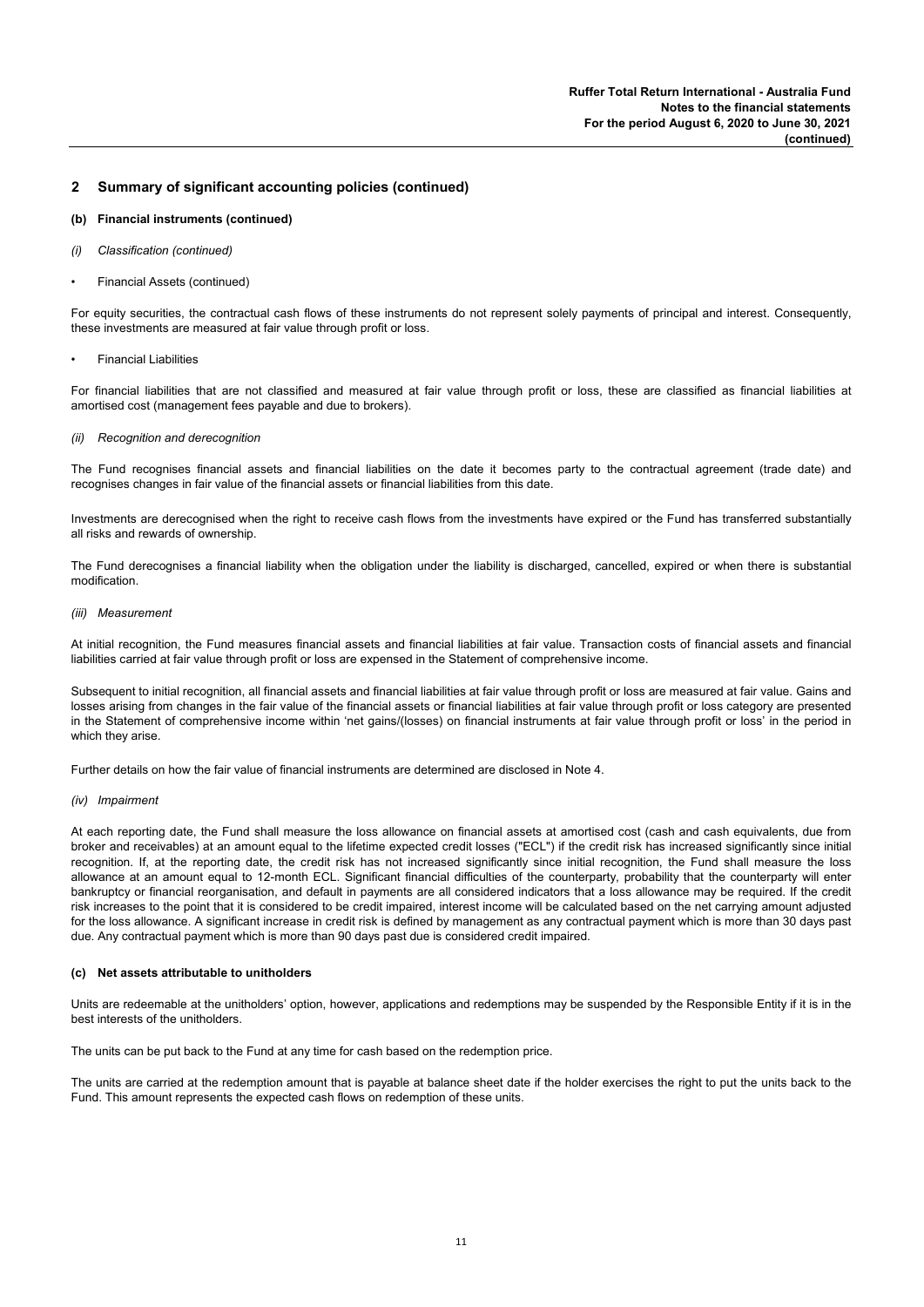#### **(c) Net assets attributable to unitholders (continued)**

Units are classified as equity when they satisfy the following criteria under *AASB 132 Financial instruments: Presentation* :

- the puttable financial instrument entitles the holder to a pro-rata share of net assets in the event of the Fund's liquidation;
- the puttable financial instrument is in the class of instruments that is subordinate to all other classes of instruments and class features are identical;
- the puttable financial instrument does not include any contractual obligations to deliver cash or another financial asset, or to exchange financial instruments with another entity under potentially unfavourable conditions to the Fund, and it is not a contract settled in the Fund's own equity instruments; and
- the total expected cash flows attributable to the puttable financial instrument over the life are based substantially on the profit or loss.

The Fund's units have been classified as equity as they satisfied all the above criteria. This has been consistently applied during the period.

#### **(d) Cash and cash equivalents**

Cash comprises deposits held at custodian banks. Cash equivalents are short-term, highly liquid investments with an original maturity of three months or less that are readily convert ble into known amounts of cash, are subject to an insignificant risk of changes in value and are held for the purpose of meeting short-term cash commitments rather than for investment or other purposes.

Payments and receipts relating to the purchase and sale of investment securities are classified as cash flows from operating activities, as movements in the fair value of these securities represent the Fund's main income generating activity.

#### **(e) Subscriptions made in advance**

Subscriptions made in advance represents the application of subscriptions made to the Underlying Fund in advance for the year ended June 30, 2021.

#### **(f) Investment income**

Interest income from financial assets at amortised cost is recognised on a time-proportionate basis using the effective interest method and includes interest from cash and cash equivalents.

Dividend income from financial assets at fair value through profit or loss is recognised in the Statement of comprehensive income within dividend income when the Fund's right to receive payments is established.

Dividend income is recognised on the ex-dividend date with any related foreign withholding tax recorded as an expense. The Fund currently incurs withholding tax imposed by certain countries on investment income. Such income is recorded gross of withholding tax in the Statement of comprehensive income.

Other changes in fair value for such instruments are recorded in accordance with the policies descr bed in Note 2(b) to the financial statements. Other income is recognized on an accruals basis.

#### **(g) Expenses**

All expenses, including management fees are recognised in the Statement of comprehensive income on an accrual basis.

#### **(h) Income tax**

Under current legislation, the Fund is not subject to income tax provided it attributes the entirety of its taxable income to its unitholders.

#### **(i) Distributions**

Distributions are payable as set out in the Fund's offering document. Such distributions are determined by the Respons ble Entity of the Fund. Distributable income includes capital gains arising from the disposal of financial instruments. Unrealised gains and losses on financial instruments that are recognised as income are transferred to net assets attributable to unitholders and are not assessable and distr butable until realised. Capital losses are not distr buted to unitholders but are retained to be offset against any realised capital gains.

Financial instruments at fair value may include unrealised capital gains. Should such a gain be realised, that portion of the gain that is subject to capital gains tax will be distributed so that the Fund is not subject to capital gains tax.

Realised capital losses are not distributed to unitholders but are retained in the Fund to be offset against any realised capital gains. If realised capital gains exceed realised capital losses, the excess is distributed to unitholders.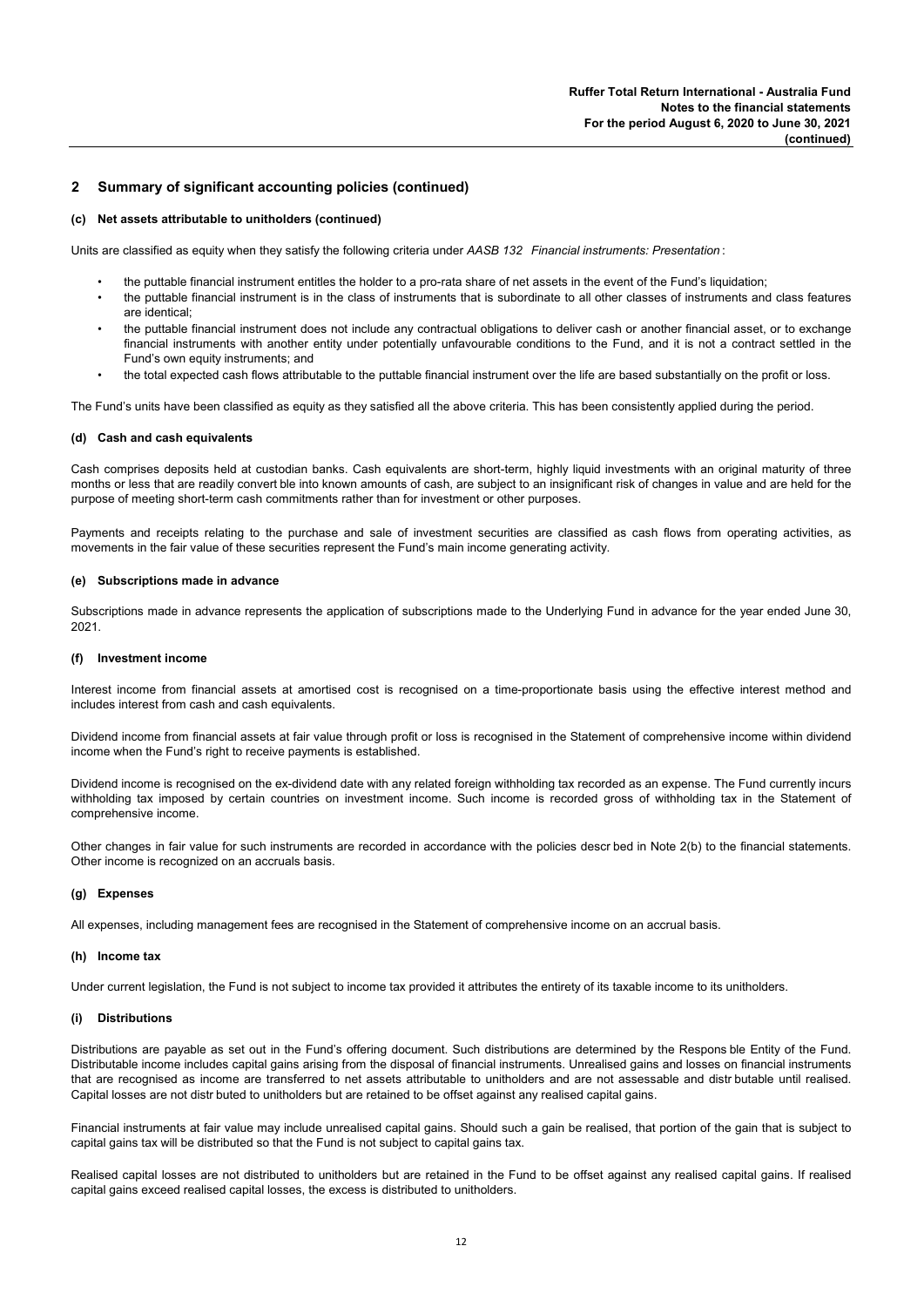#### **(i) Distributions (continued)**

The benefits of imputation credits and foreign tax paid are passed on to unitholders.

#### **(j) Functional and presentation currency**

Items included in the Fund's financial statements are measured using the currency of the primary economic environment in which it operates (the "functional currency"). This is the Australian dollar, which reflects the currency of the economy in which the Fund competes for funds and is regulated. The Australian dollar is also the Fund's presentation currency.

#### **(k) Receivables**

Receivables may include amounts for interest and trust distributions. Interest is accrued at each dealing date in accordance with policy set out in Note 2(f) above. Trust distributions are accrued when the right to receive payment is established. Amounts are generally received within 30 days of being recorded as receivables.

Receivables also include such items as Reduced Input Tax Credit ("RITC") and application monies receivable from unitholders.

Receivables are recognised at amortised cost using the effective interest method, less any allowance for ECL.

The amount of the impairment loss, if any, is recognised in the Statement of comprehensive income within other expenses. When a trade receivable for which an impairment allowance had been recognised becomes uncollectible in a subsequent period, it is written off against the allowance account. Subsequent recoveries of amounts previously written off are credited against other expenses in the Statement of comprehensive income.

#### **(l) Payables**

Payables include liabilities and accrued expenses owed by the Fund which are unpaid as at the end of the reporting period.

Payables may include amounts for redemptions of units in the Fund where settlement has not yet occurred. These amounts are unsecured and are usually paid within 30 days of recognition.

The distr bution amount payable to unitholders as at the end of each reporting period is recognised separately in the Statement of financial position when unitholders are presently entitled to the distributable income under the Fund's Constitution.

#### **(m) Applications and redemptions**

Applications received for units in the Fund are recorded net of any entry fees payable prior to the issue of units in the Fund. Redemptions from the Fund are recorded gross of any exit fees payable after the cancellation of units redeemed.

#### **(n) Goods and services tax (GST)**

The GST incurred on the costs of various services provided to the Fund by third parties such as audit fees, custodian services and management fees have been passed onto the Fund. The Fund qualifies for Reduced Input Tax Credits ("RITC") at a rate of at least 55%, hence Management fees and other expenses have been recognised in the Statement of comprehensive income net of the amount of GST recoverable from the Australian Taxation Office ("ATO"). Accounts payable are inclusive of GST. The net amount of GST recoverable from the ATO is included in receivables in the Statement of financial position. Cash flows relating to GST are included in the Statement of cash flows on a gross basis.

#### **(o) Use of estimates**

The Fund makes estimates and assumptions that affect the reported amounts of assets and liabilities within the next financial period. Estimates are continually evaluated and are based on historical experience and other factors, including expectations of future events that are believed to be reasonable under the circumstances.

All of the Fund's financial instruments are unquoted securities that are fair valued using valuation techniques determined by the Investment Manager, in accordance with the valuation procedures approved by the Respons ble Entity.

Models use observable data, to the extent practicable. However, areas such as credit risk (both own and counterparty), volatilities and correlations require management to make estimates. Changes in assumptions about these factors could affect the reported fair value of financial instruments.

For certain other balances reported on Statement of financial position, including subscriptions made in advance, management fees payable and due to brokers, the carrying amounts approximate fair value due to the immediate or short-term nature of these financial instruments.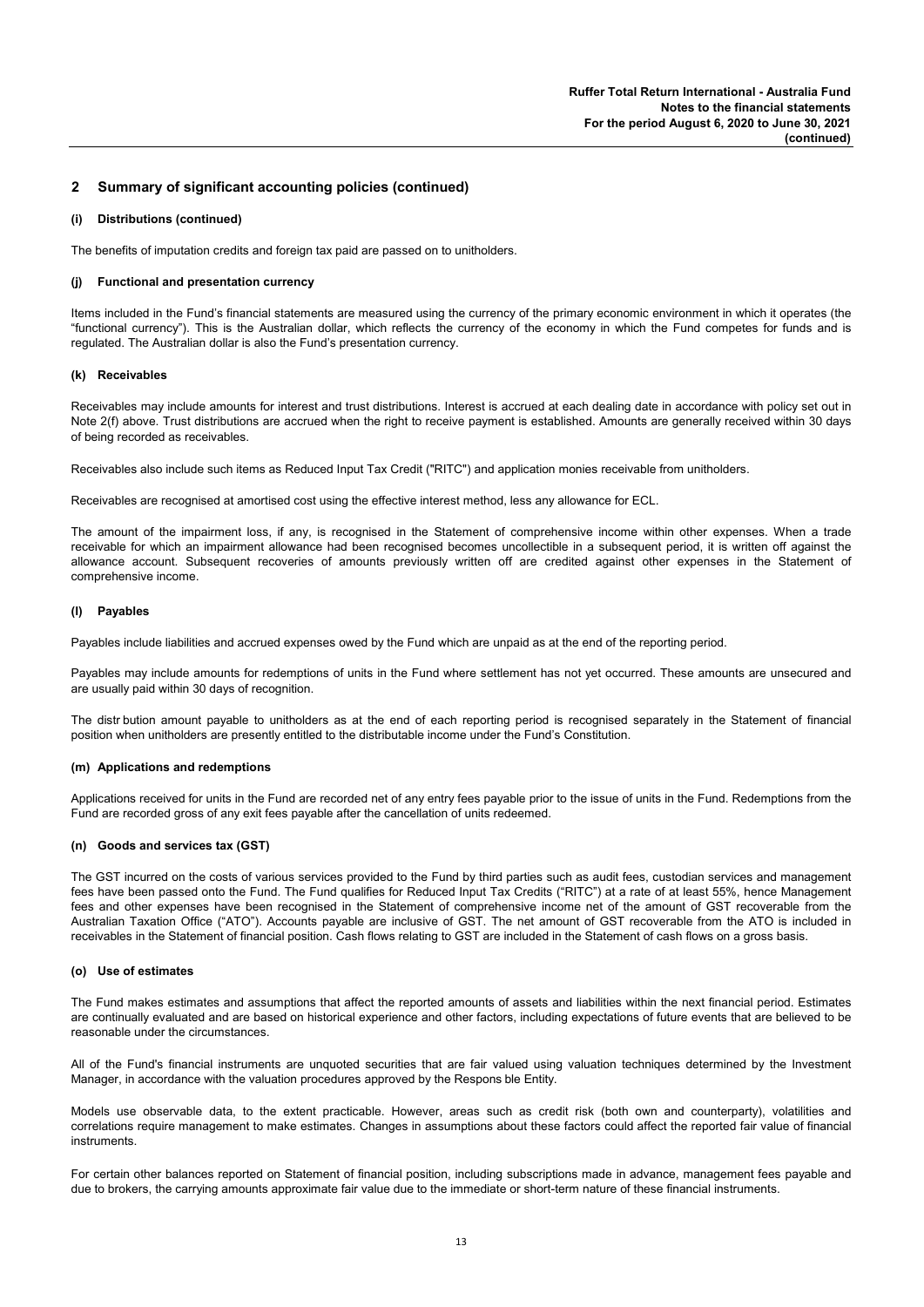#### **(p) Rounding of amounts**

The Fund is an entity of a kind referred to in *ASIC Corporations (Rounding in Financial/Directors' Reports) Instrument 2016/191* issued by the Australian Securities and Investments Commission ("ASIC") relating to the "rounding off" of amounts in the financial statements. Amounts in the financial statements have been rounded to the nearest thousand dollars in accordance with the ASIC Corporations Instrument unless otherwise indicated.

#### **(q) Due from/to Brokers**

Amounts due from/to brokers represent receivables for securities sold and payables for securities purchased that have been contracted for but not yet delivered by the end of the period. The due from brokers balance is held for collection and are recognised initially at fair value and consequently measured at amortised cost.

#### **(r) Comparative period**

The Fund was constituted on August 6, 2020 and commenced operations on December 24, 2020. The reporting period covers the period August 6, 2020 to June 30, 2021, hence there is no comparative information.

#### **3 Financial risk management**

#### **(a) Overview**

The Fund's activities expose it to a variety of financial risks. The management of these risks is undertaken by the Fund's Investment Manager who has been appointed by the Responsible Entity under an Investment Management Agreement to manage the Fund's assets in accordance with the Investment Objective and Strategy.

The Responsible Entity has in place a framework which includes:

- The Investment Manager providing the Responsible Entity with regular reports on their compliance with the Investment Management Agreement;
- Completion of regular reviews on the Service Provider which may include a review of the investment managers risk management framework to manage the financial risks of the Fund;
- Regular reporting on the liquidity of the Fund in accordance with the Fund's Liquidity Risk Management Statement.

The Fund's Investment Manager has in place a framework to identify and manage the financial risks in accordance with the investment objective and strategy. This includes an investment due diligence process and on-going monitoring of the investments in the Fund. Specific controls the Investment Manager applies to manage the financial risks are detailed under each risk specified below.

#### **(b) Market risk**

Market risk is the risk that changes in market risk factors, such as equity prices, foreign exchange rates, interest rates and other market prices will affect the Fund's income or the carrying value of financial instruments. The objective of market risk management is to manage and control market risk exposures within acceptable parameters, while optimising the return on risk.

#### *(i) Price risk*

Market price risk is the risk that the value of a financial instrument will fluctuate as a result of changes in market prices, whether those changes are caused by factors specific to the individual instrument or factors affecting all instruments in the market.

The Fund's investments are primarily in unlisted international unit trusts with the result that the Fund is exposed to indirect price risk from market movements that may result in changes in the Fund's investments. The Investment Manager aims to mitigate price risk through diversification and a careful selection of securities and other financial instruments within specified limits.

The Fund has not invested in any derivatives during the financial year.

The Investment Manager aims to mitigate price risk through diversification and a careful selection of securities in the master fund.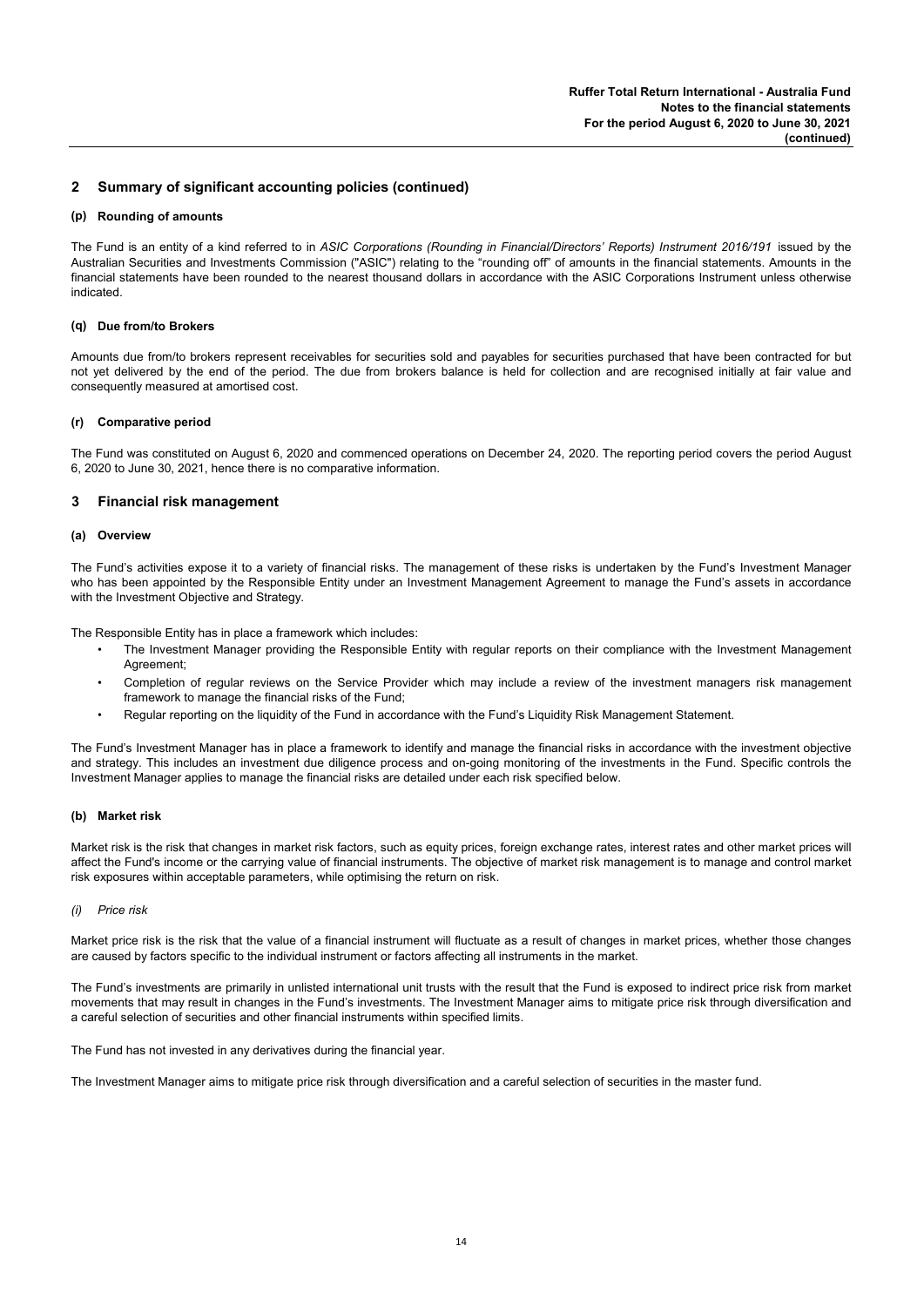#### **3 Financial risk management (continued)**

#### **(b) Market risk (continued)**

*(i) Price risk (continued)*

As at period end, the overall market exposures were as follows:

| As at June 30, 2021                                  | Fair value | % of net asset<br>attributable to<br>unitholders |
|------------------------------------------------------|------------|--------------------------------------------------|
| Financial asset at fair value through profit or loss |            |                                                  |
| Unit trust                                           | 1,423,928  | 100%                                             |

The table in Note 3(c) summarises the impact of an increase/decrease of underlying investment prices on the Fund's operating profit and net assets attr butable to unitholders. The analysis is based on the assumption that the underlying investment prices changed by +/-10% from the year end prices with all other variables held constant.

#### *(ii) Interest rate risk*

Interest rate risk is the risk that the value of a financial instrument will fluctuate due to changes in market interest rates.

The table below summarises the Fund's exposure to interest rate risk.

|                                                       | <b>Floating</b><br>interest rate | <b>Fixed</b><br>interest rate | Non-interest<br>bearing | Total     |
|-------------------------------------------------------|----------------------------------|-------------------------------|-------------------------|-----------|
| As at 30 June 2021                                    | \$                               |                               |                         | \$        |
| <b>Financial assets</b>                               |                                  |                               |                         |           |
| Subscriptions made in advance                         |                                  |                               | 6,008,000               | 6,008,000 |
| Financial assets at fair value through profit or loss |                                  |                               | 1,423,928               | 1,423,928 |
| <b>Total financial assets</b>                         |                                  |                               | 7,431,928               | 7,431,928 |
| <b>Financial liabilities</b>                          |                                  |                               |                         |           |
| Management fees payable                               |                                  |                               | 7,300                   | 7,300     |
| Due to brokers – payable for securities purchased     | ۰                                |                               | 6,000,000               | 6,000,000 |
| <b>Total financial liabilities</b>                    | ٠                                |                               | 6,007,300               | 6,007,300 |
| Net exposure                                          |                                  |                               | 1,424,628               | 1.424.628 |

The majority of the Fund's financial assets are non-interest-bearing. Hence, the Fund is not exposed to significant interest rate risk. The impact of interest rate risk on net assets attributable to unitholders and operating profit is considered immaterial to the Fund.

#### *(iii) Currency risk*

Currency risk is the risk that the fair value or future cash flows of a financial instrument will fluctuate because of changes in foreign exchange rates.

The Fund is not exposed to significant risks from movements in foreign exchange rates as there are no financial assets and liabilities denominated in foreign currencies.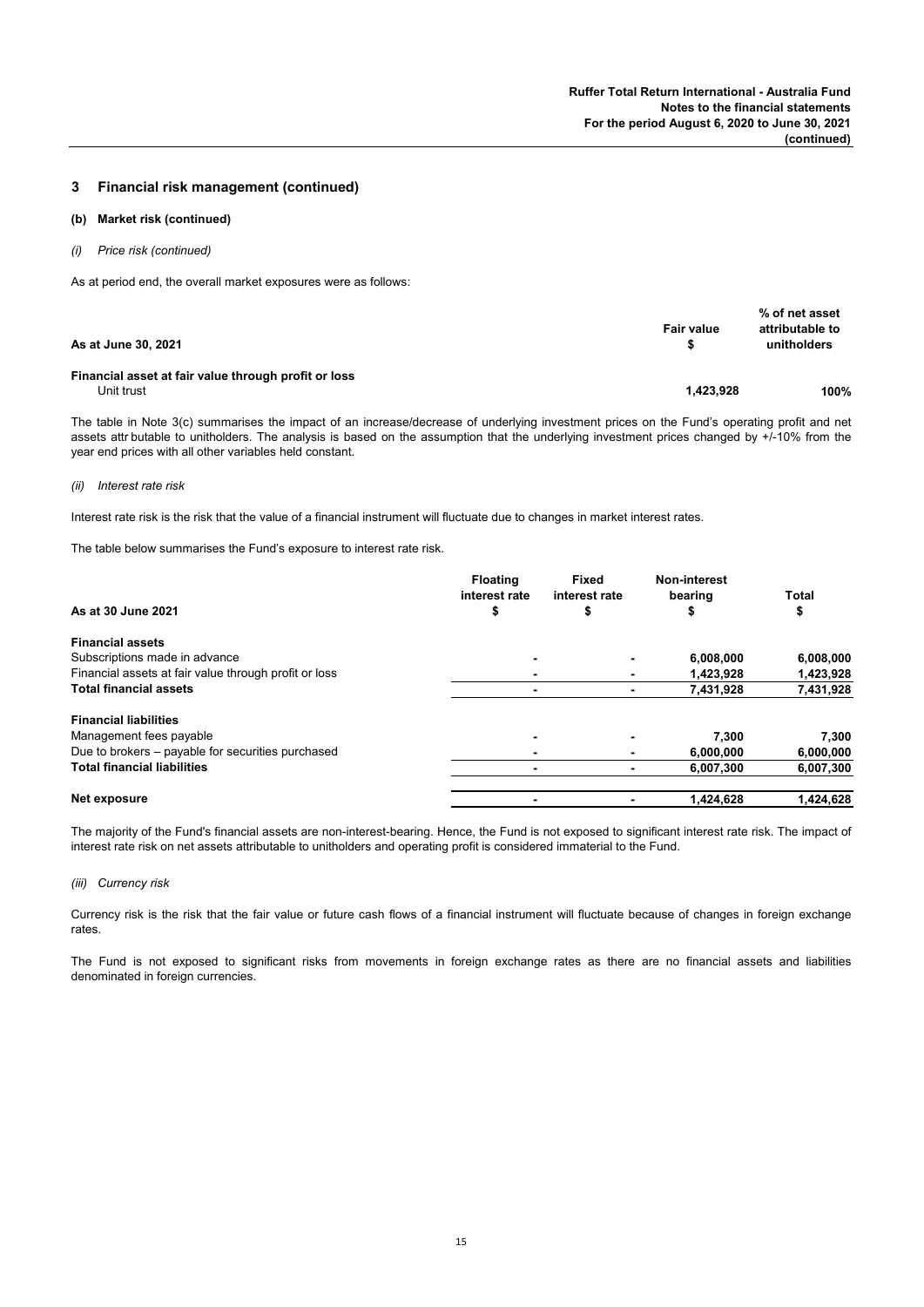#### **3 Financial risk management (continued)**

#### **(c) Summarised sensitivity analysis**

The following table summarises the sensitivity of the Fund's operating profit/(loss) and net assets attributable to unitholders to price risks. The reasonably poss ble movements in the risk variables have been determined based on management's best estimate having regard to a number of factors, including historical levels of changes in interest rates and the historical correlation of the Fund's investments with the relevant benchmark and market volatility. However, actual movements in the risk variables may be greater or less than anticipated due to a number of factors, including unusually large market movements resulting from changes in the performance of and/or correlation between the performances of the economies, markets and securities in which the Fund invests. As a result, historic variations in risk variables should not be used to predict future variances in risk variables.

|                     |            | Impact on operating profit/(loss)/<br>net assets attributable to unitholders<br>Price risk |
|---------------------|------------|--------------------------------------------------------------------------------------------|
|                     | $-10%$     | $+10%$                                                                                     |
|                     | S          | \$                                                                                         |
| As at June 30, 2021 | (142, 393) | 142,393                                                                                    |

#### **(d) Credit risk**

Credit risk is the risk that an issuer or counterparty will be unable or unwilling to pay amounts in full when due.

The maximum exposure to credit risk at the end of the reporting period is the carrying amount of the financial assets.

Credit risk primarily arises from investments in the Fund's unlisted unit trusts. The Investment Manager aims to manage the impact of credit risk arising from unit trusts investments through the use of consistent and carefully considered investment guidelines. Other credit risk arises from cash and cash equivalents, deposits with banks and other financial institutions. The exposure to credit risk for cash and cash equivalents is low as all the counterparties engaged with are investment grade or higher.

The custody balance with Mainstream Fund Services Pty Ltd includes subscriptions made in advance and investments in a unit trust of \$6,008,000 and \$1,423,928 respectively at 30 June 2021.

The Fund also limits its exposure to credit risk by transacting the majority of its securities and contractual commitment activities with brokerdealers, banks and regulated exchanges with high credit ratings and that the Investment Manager considers to be well established.

#### **(e) Liquidity risk**

Liquidity risk is the risk that the Fund may not be able to generate sufficient cash resources to settle its obligations in full as they fall due and can only do so on terms that are materially disadvantageous.

The Fund is exposed to weekly cash redemptions of units in the Fund. Therefore, it primarily holds underlying investments that can be readily disposed. The Fund's investments in unit trusts are considered readily realisable unless the unit trusts are declared illiquid. For the Fund, this risk disclosure has been prepared on the basis of the Fund's direct investments and not on a look through basis for the investments held indirectly through the unit trusts.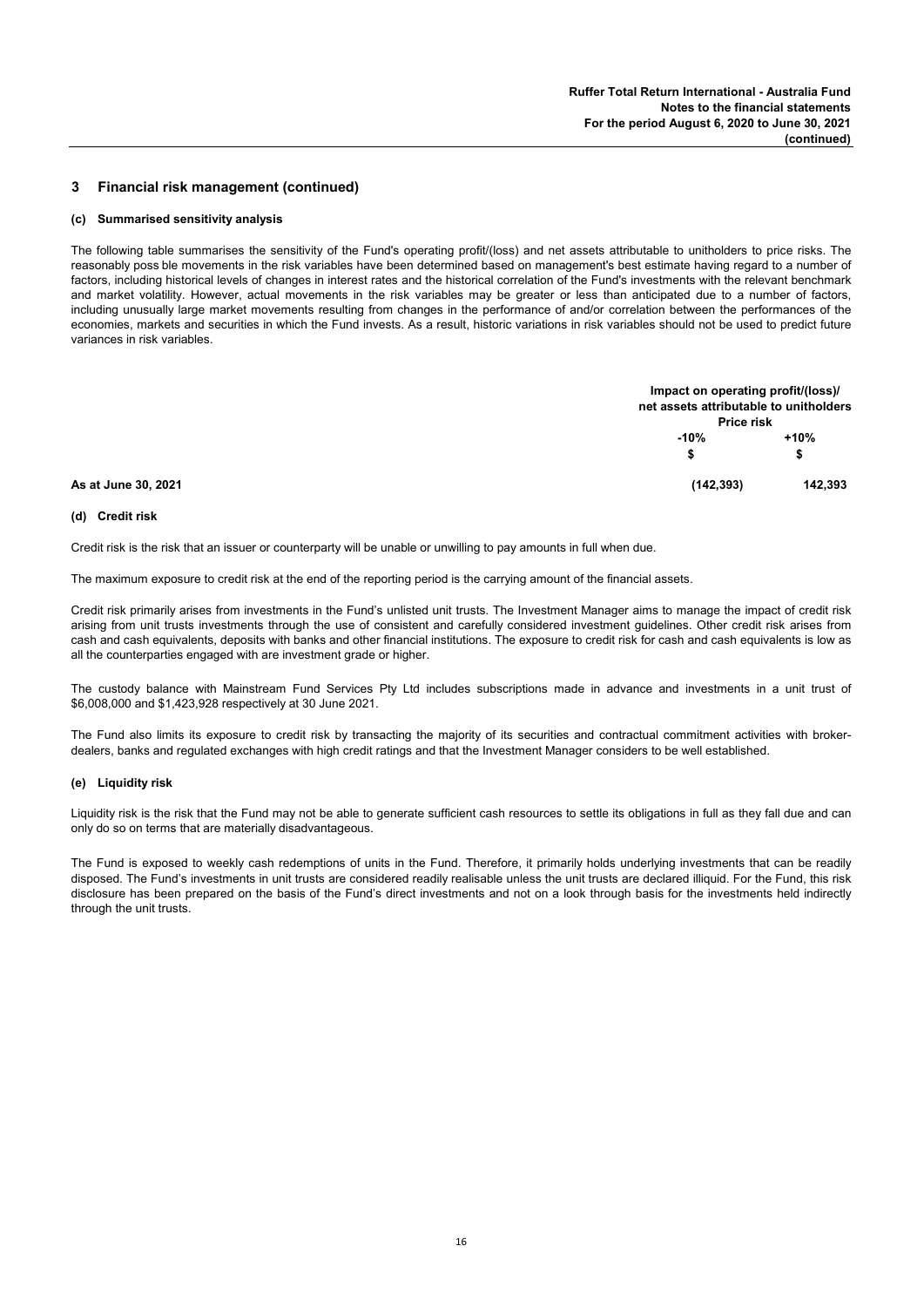#### **3 Financial risk management (continued)**

#### **(e) Liquidity risk (continued)**

To assess the impact of COVID-19 on the liquidity of the Fund, the Responsible Entity conducted frequent and enhanced monitoring of the liquidity of the Fund during the reporting period.

The table below analyses the Fund's financial liabilities into relevant maturity groupings based on the remaining period to contractual maturity, as of the reporting period end. The amounts in the table are the contractual undiscounted cash flows.

| At at June 30, 2021                                                          | Less than 1<br>month | $1 - 6$<br>months | $6 - 12$<br>months | Over 12<br>months | No stated<br>maturity |
|------------------------------------------------------------------------------|----------------------|-------------------|--------------------|-------------------|-----------------------|
| Management fees payable<br>Due to brokers – payable for securities purchased | 7.300<br>6.000.000   |                   | -                  |                   |                       |
| <b>Total financial liabilities</b>                                           | 6,007,300            |                   |                    |                   |                       |

#### **4 Fair value measurement**

The Fund measures and recognises the following assets at fair value on a recurring basis.

• Financial assets at fair value through profit or loss ("FVTPL") (see Note 6)

The Fund has no assets or liabilities measured at fair value on a non-recurring basis in the current reporting period.

*AASB 13 Fair Value Measurement* requires disclosure of fair value measurements by level of the following fair value hierarchy:

- (a) quoted prices (unadjusted) in active markets for identical assets or liabilities (level 1);
- (b) inputs other than quoted prices included within level 1 that are observable for the asset or liability, either directly or indirectly (level 2); and
- (c) inputs for the asset or liability that are not based on observable market data (unobservable inputs) (level 3).
- *(i) Fair value in an active market (level 1)*

The fair value of financial assets and liabilities traded in active markets is based on their quoted market prices at the end of the reporting period without any deduction for estimated future selling costs.

The Fund values its investments in accordance with the accounting policies set out in Note 2 to the financial statements.

The quoted market price used to fair value financial assets and financial liabilities held by the Fund is the last-traded prices.

A financial instrument is regarded as quoted in an active market if quoted prices are readily and regularly available from an exchange, dealer, broker, industry group, pricing service, or regulatory agency, and those prices represent actual and regularly occurring market transactions on an arm's length basis.

An active market is a market in which transactions for the asset or liability take place with sufficient frequency and volume to provide pricing information on an ongoing basis.

#### *(ii) Valuation techniques used to derive level 2 fair value*

The fair value of financial assets and liabilities that are not exchange-traded in an active market is determined using valuation techniques. These include the use of recent arm's length market transactions, reference to the current fair value of a substantially similar other instrument, discounted cash flow techniques, option pricing models or any other valuation technique that provides a reliable estimate of prices obtained in actual market transactions. If all significant inputs required to fair value an instrument are observable, the instrument is included in level 2.

For other pricing models, inputs are based on market data at the end of the reporting year. Fair values for unquoted equity investments are estimated, if possible, using applicable price/earnings ratios for similar listed companies adjusted to reflect the specific circumstances of the issuer.

Investments in other managed funds are recorded at the redemption value per unit as reported by the investment managers of such funds. The Fund may make adjustments to the redemption value based on considerations such as liquidity of the unit trust or its underlying investments, or any restrictions on redemptions and the basis of accounting.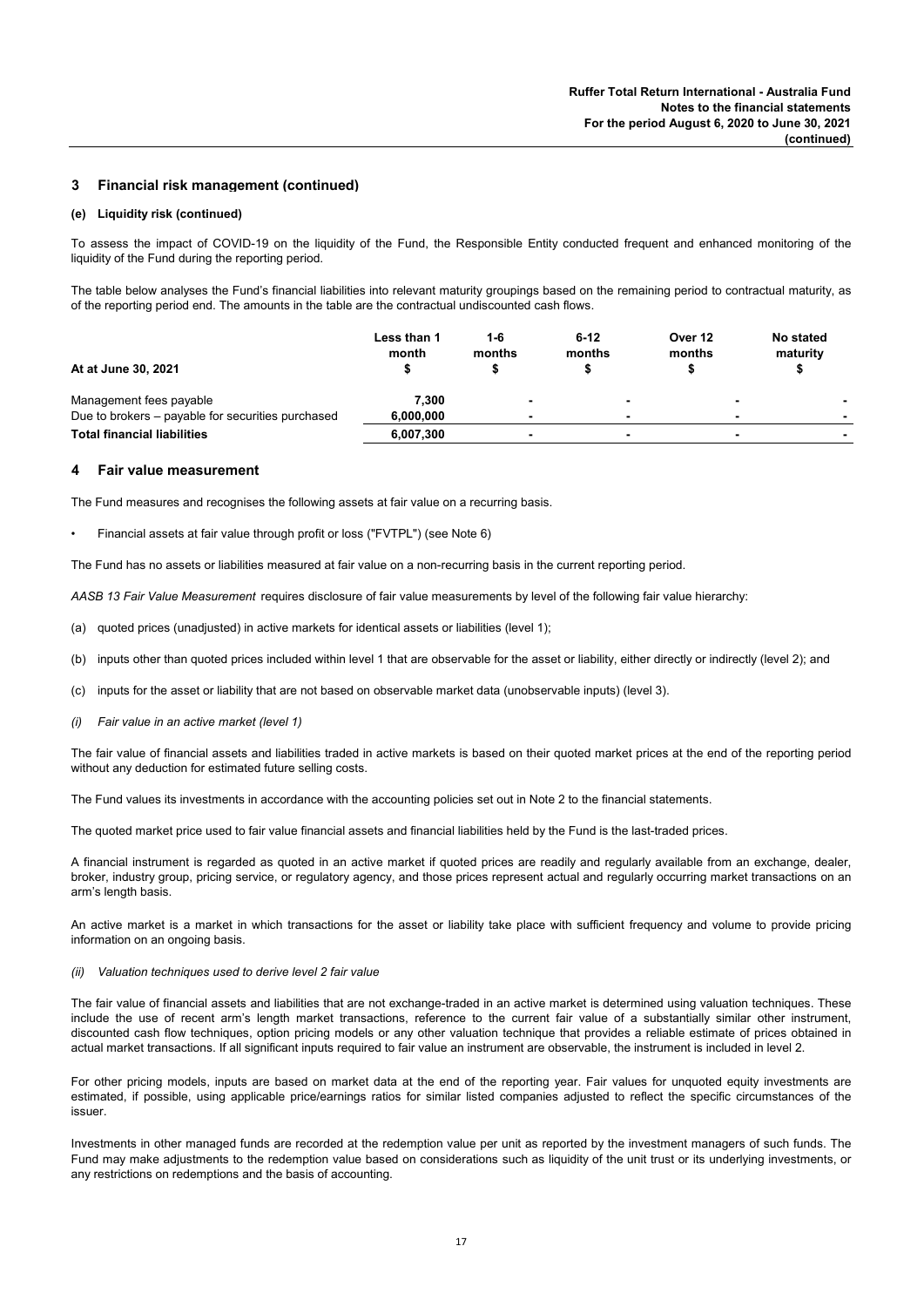#### **4 Fair value measurement (continued)**

*(ii) Valuation techniques used to derive level 2 fair value (continued)*

Some of the inputs to these models may not be market observable and are therefore estimated based on assumptions.

The output of a model is always an estimate or approximation of a value that cannot be determined with certainty, and valuation techniques employed may not fully reflect all factors relevant to the positions the Fund holds. Valuations are therefore adjusted, where appropriate, to allow for additional factors including liquidity risk and counterparty risk.

The carrying value less impairment provision of other receivables and payables are assumed to approximate their fair values. The fair value of financial liabilities for disclosure purposes is estimated by discounting the future contractual cash flows at the current market interest rate that is available to the Fund for similar financial instruments.

The determination of what constitutes 'observable' requires significant judgment by the Investment Manager. Investment Manager considers observable data to be that market data that is readily available, regularly distributed or updated, reliable and verifiable, not proprietary and provided by independent sources that are actively involved in the relevant market.

#### **Recognised fair value measurements**

The following table presents the Fund's financial assets and liabilities measured and recognised at fair value as at June 30, 2021.

| At June 30, 2021                                      | Level 1 | Level 2   | Level 3                  | Total     |
|-------------------------------------------------------|---------|-----------|--------------------------|-----------|
| Financial assets at fair value through profit or loss |         |           |                          |           |
| Unit trusts                                           |         | 1.423.928 | $\overline{\phantom{a}}$ | 1.423.928 |
| <b>Total</b>                                          | ۰       | 1.423.928 | $\overline{\phantom{a}}$ | 1.423.928 |

*(i) Transfers between levels*

The Fund's policy is to recognise transfers into and transfers out of fair value hierarchy levels as at the end of the reporting period.

There were no transfers between the levels in the fair value hierarchy for the period August 6, 2020 to June 30, 2021.

#### *(ii) Fair values of other financial instruments*

The Fund did not hold any financial instruments which were not measured at fair value in the Statement of financial position. Due to their shortterm nature, the carrying amounts of receivables and payables are assumed to approximate fair value.

#### **5 Net gains/(losses) on financial instruments at fair value through profit or loss**

|                                                                                             | For the period  |  |
|---------------------------------------------------------------------------------------------|-----------------|--|
|                                                                                             | August 6,       |  |
|                                                                                             | 2020            |  |
|                                                                                             | to              |  |
|                                                                                             | <b>June 30,</b> |  |
|                                                                                             | 2021            |  |
|                                                                                             | \$              |  |
| <b>Financial assets</b>                                                                     |                 |  |
| Net unrealised gain/(loss) on financial assets at fair value through profit or loss         | 103,928         |  |
| Total net gains/(losses) on financial instruments held at fair value through profit or loss | 103,928         |  |
| Subscriptions made in advance<br>6                                                          |                 |  |
|                                                                                             | As at           |  |
|                                                                                             | <b>June 30,</b> |  |
|                                                                                             | 2021            |  |
|                                                                                             | \$              |  |
|                                                                                             |                 |  |
| Subscriptions made in advance                                                               | 6,008,000       |  |
| Total subscriptions made in advance                                                         |                 |  |
|                                                                                             |                 |  |

Subscriptions made in advance represents the application of subscriptions made to the Underlying Fund in advance for the period ended June 30, 2021.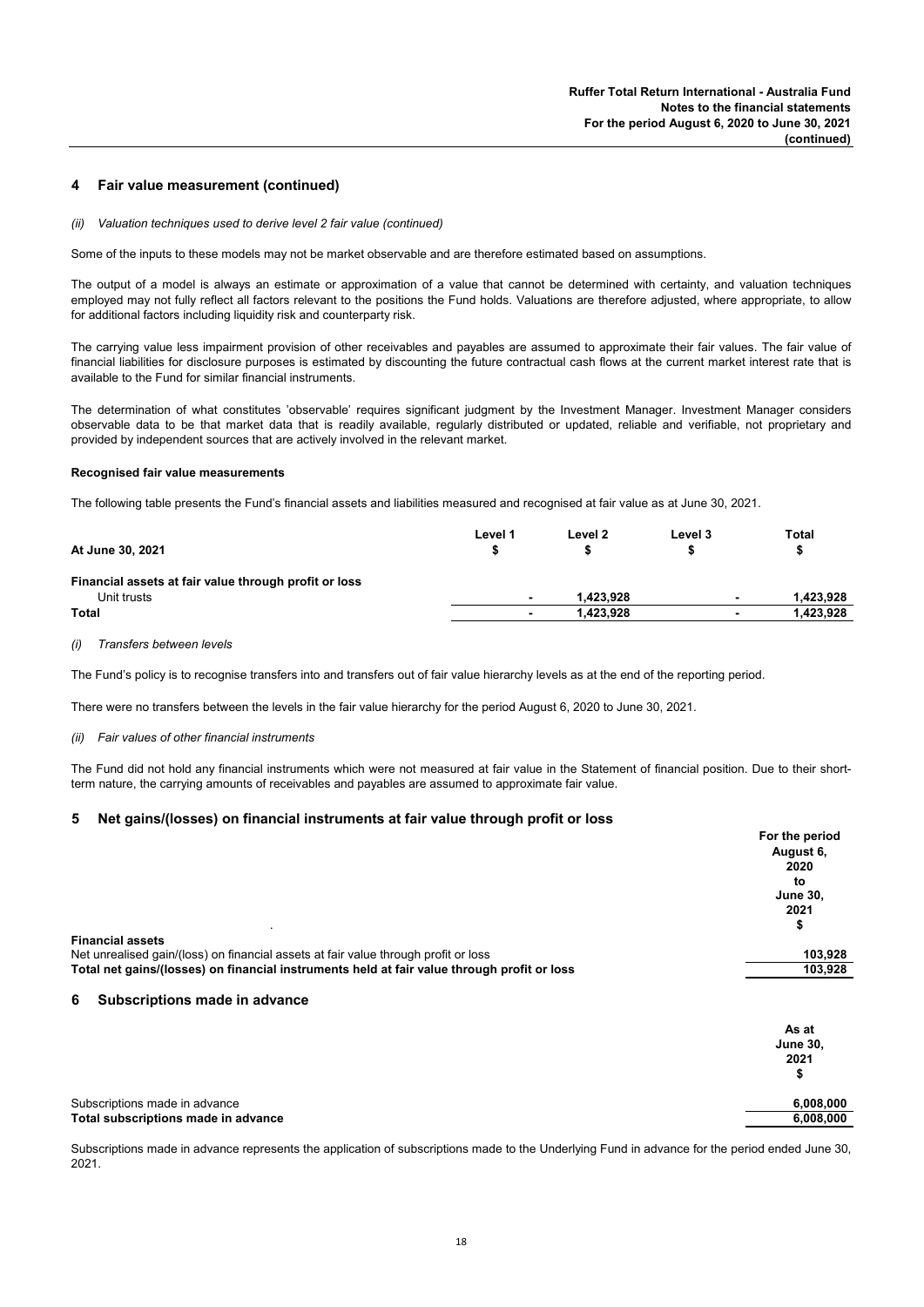#### **7 Financial assets at fair value through profit and loss**

|                                                             | As at<br><b>June 30,</b><br>2021<br>\$ |
|-------------------------------------------------------------|----------------------------------------|
| Financial assets at fair value through profit or loss       |                                        |
| Unit trusts                                                 | 1,423,928                              |
| Total financial assets at fair value through profit or loss | 1,423,928                              |

An overview of the risk exposure relating to financial assets at fair value through profit or loss is included in Note 3.

#### **8 Net assets attributable to unitholders**

Under *AASB 132 Financial instruments: Presentation* , puttable financial instruments meet the definition of a financial liability to be classified as equity where certain strict criteria are met. The Fund has elected into the AMIT tax regime. The Fund does not have a contractual obligation to pay distr butions to unitholders. Therefore, the net assets attr butable to unitholders of the Fund meet the criteria set out under AASB 132 and are classified as equity.

Movements in the number of units and net assets attr butable to unitholders during the period were as follows:

|                              |                                | As at                         |  |  |
|------------------------------|--------------------------------|-------------------------------|--|--|
|                              | <b>June 30,</b><br>2021<br>No. | <b>June 30,</b><br>2021<br>\$ |  |  |
| <b>Opening balance</b>       | ۰                              | ۰                             |  |  |
| Applications                 | 1,311,315                      | 1,328,000                     |  |  |
| Profit/(loss) for the period |                                | 96,628                        |  |  |
| <b>Closing balance</b>       | 1,311,315                      | 1,424,628                     |  |  |
|                              |                                |                               |  |  |

As stipulated within the Fund's Constitution, each unit represents a right to an individual share in the Fund and does not extend to a right to the underlying assets of the Fund. There are no separate classes of units and each unit has the same rights attaching to it as all other units of the Fund.

#### **Capital risk management**

The Fund classifies its net assets attributable to unitholders as equity. The amount of net assets attributable to unitholders can change significantly on a weekly basis as the Fund is subject to daily applications and redemptions at the discretion of unitholders.

Weekly applications and redemptions are reviewed relative to the liquidity of the Fund's underlying assets by the Investment Manager. Under the terms of the Fund's constitution, the Responsible Entity has the discretion to reject an application for units and to defer or adjust a redemption of units if the exercise of such discretion is in the best interests of unitholders.

#### **9 Distributions to unitholders**

There were no distributions paid or payable for the period August 6, 2020 to June 30, 2021.

#### **10 Cash and cash equivalents**

|                                 | As at                    |
|---------------------------------|--------------------------|
|                                 | <b>June 30,</b>          |
|                                 | 2021                     |
|                                 | \$                       |
| Cash at bank                    |                          |
| Total cash and cash equivalents | $\overline{\phantom{a}}$ |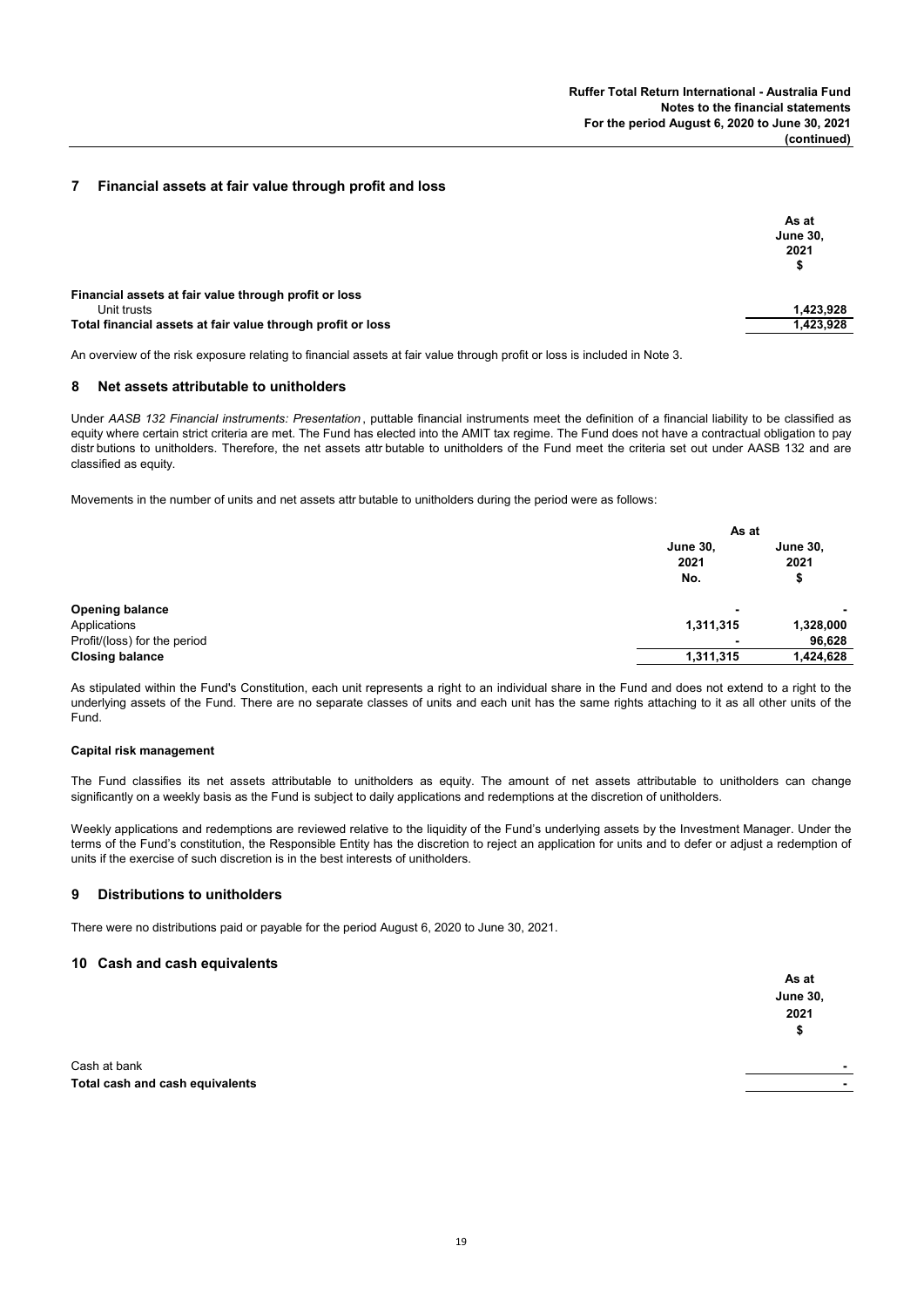#### **11 Reconciliation of profit/(loss) to net cash inflow/(outflow) from operating activities**

|                                                                                               | For the period  |
|-----------------------------------------------------------------------------------------------|-----------------|
|                                                                                               | August 6,       |
|                                                                                               | 2020            |
|                                                                                               | to              |
|                                                                                               | <b>June 30,</b> |
|                                                                                               | 2021            |
|                                                                                               | \$              |
| Reconciliation of profit/(loss) to net cash inflow/(outflow) from operating activities<br>(a) |                 |
| Profit/(loss) for the period                                                                  | 96.628          |
| Payments for purchase of financial instruments at fair value through profit or loss           | (1,320,000)     |
| Net (gains)/losses on financial instruments at fair value through profit or loss              | (103, 928)      |
| Net change in subscriptions made in advance                                                   | (8,000)         |
| Net change in other payables                                                                  | 7,300           |
| Net cash inflow/(outflow) from operating activities                                           | (1.328.000)     |
|                                                                                               |                 |

#### **12 Remuneration of auditors**

During the period the following fees were paid or payable for services provided by the auditors of the Fund:

|                                                            | For the period  |
|------------------------------------------------------------|-----------------|
|                                                            | August 6,       |
|                                                            | 2020            |
|                                                            | to              |
|                                                            | <b>June 30,</b> |
|                                                            | 2021            |
|                                                            | \$              |
| Ernst & Young                                              |                 |
| Audit and other assurance services                         |                 |
| Audit of financial statements                              | 24,000          |
| Total remuneration for audit and other assurance services  | 24,000          |
| <b>Taxation services</b>                                   |                 |
| Taxation services - income tax return preparation          | 5,000           |
| Taxation services - annual distr bution calculation review | 3,000           |
| Total remuneration for taxation services                   | 8,000           |
| Total remuneration of Ernst & Young                        | 32,000          |
| <b>PricewaterhouseCoopers</b>                              |                 |
| Audit and other assurance services                         |                 |
| Audit of compliance plan                                   | 2,475           |
| Total remuneration for audit and other assurance services  | 2,475           |
| <b>Total remuneration of PricewaterhouseCoopers</b>        | 2,475           |
| <b>Total remuneration of auditors</b>                      | 34,475          |
|                                                            |                 |

The remuneration of auditors is borne by the Investment Manager. Fees are stated exclusive of GST.

#### **13 Related party transactions**

For the purpose of these financial statements, parties are considered to be related to the Fund if they have the ability, directly or indirectly, to control or exercise significant influence over the Fund in making financial and operating disclosures. Related parties may be individuals or other entities.

#### **Responsible Entity and Investment Manager**

The Respons ble Entity of Ruffer Total Return International - Australia Fund is The Trust Company (RE Services) Limited (ABN 45 003 278 831) (AFSL 235150). The Investment Manager of the Fund is Ruffer LLP.

#### **Custodian**

The Custodian of the Fund is Mainstream Fund Services Pty Ltd.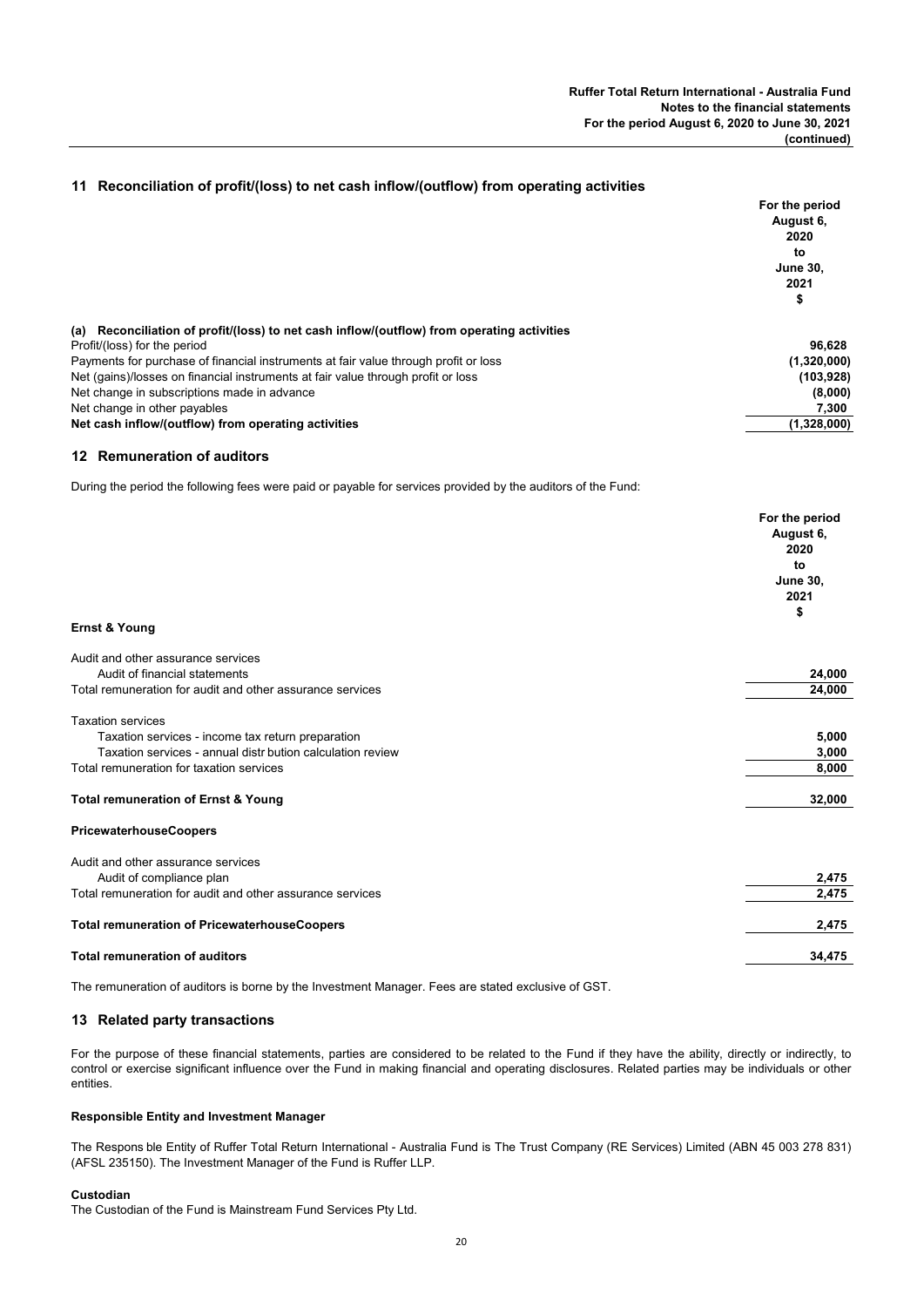#### **13 Related party transactions (continued)**

#### **Key management personnel**

#### **(a) Directors**

Key management personnel includes persons who were Directors of the Responsible Entity at any time during the financial period as follows:

| Name                     | <b>Position</b>    | Date of appointment/resignation                                                                       |
|--------------------------|--------------------|-------------------------------------------------------------------------------------------------------|
| <b>Glenn Foster</b>      | Director           | Resigned as Director on October 23, 2020<br>Appointed as a Non-executive Director on February 1, 2021 |
| <b>Richard McCarthy</b>  | <b>Director</b>    |                                                                                                       |
| Simone Mosse             | <b>Director</b>    |                                                                                                       |
| Vicki Riggio             | <b>Director</b>    |                                                                                                       |
| <b>Phillip Blackmore</b> | Alternate Director | Alternate Director for Vicki Riggio                                                                   |

#### **(b) Other key management personnel**

There were no other persons responsible for planning, directing and controlling the activities of the Fund, directly or indirectly during the financial period.

#### **Key management personnel unit holdings**

During or since the end of the period, none of the Directors or Director related entities held units in the Fund, either directly, indirectly or beneficially.

Neither the Responsible Entity nor its affiliates held units in the Fund at the end of the period.

#### **Key management personnel compensation**

Key management personnel do not receive any remuneration directly from the Fund. They receive remuneration from the Responsible Entity in their capacity as Directors or employees of the Respons ble Entity or its related parties. Consequently, the Fund does not pay any compensation to its key management personnel. Payments made from the Fund to the Respons ble Entity do not include any amounts attributable to the compensation of key management personnel.

#### **Key management personnel loan disclosures**

The Fund has not made, guaranteed or secured, directly or indirectly, any loans to the key management personnel or their personally related entities at any time during the reporting period.

#### **Other transactions within the Fund**

Apart from those details disclosed in this note, no key management personnel have entered into a material contract with the Fund during the financial period and there were no material contracts involving Director's interests existing at period end.

#### **Responsible Entity's/Investment Manager's fees and other transactions**

Under the terms of the Fund's Constitution, the Investment Manager is entitled to receive a fee of up to 1.07% (exclusive of GST) per annum of the gross asset value of the Fund. The 1.07% refers to the management fees that the Investment Manager is entitled to receive to cover the costs of the Respons ble Entity, Investment Manager, audit and tax compliance fees, and custody and administration fees of the feeder fund. In addition to this, indirect costs of 0.17% are disclosed within the PDS to capture the costs associated with the underlying fund in which it invests. These fees are borne by the underlying fund and are not collected by the Investment Manager.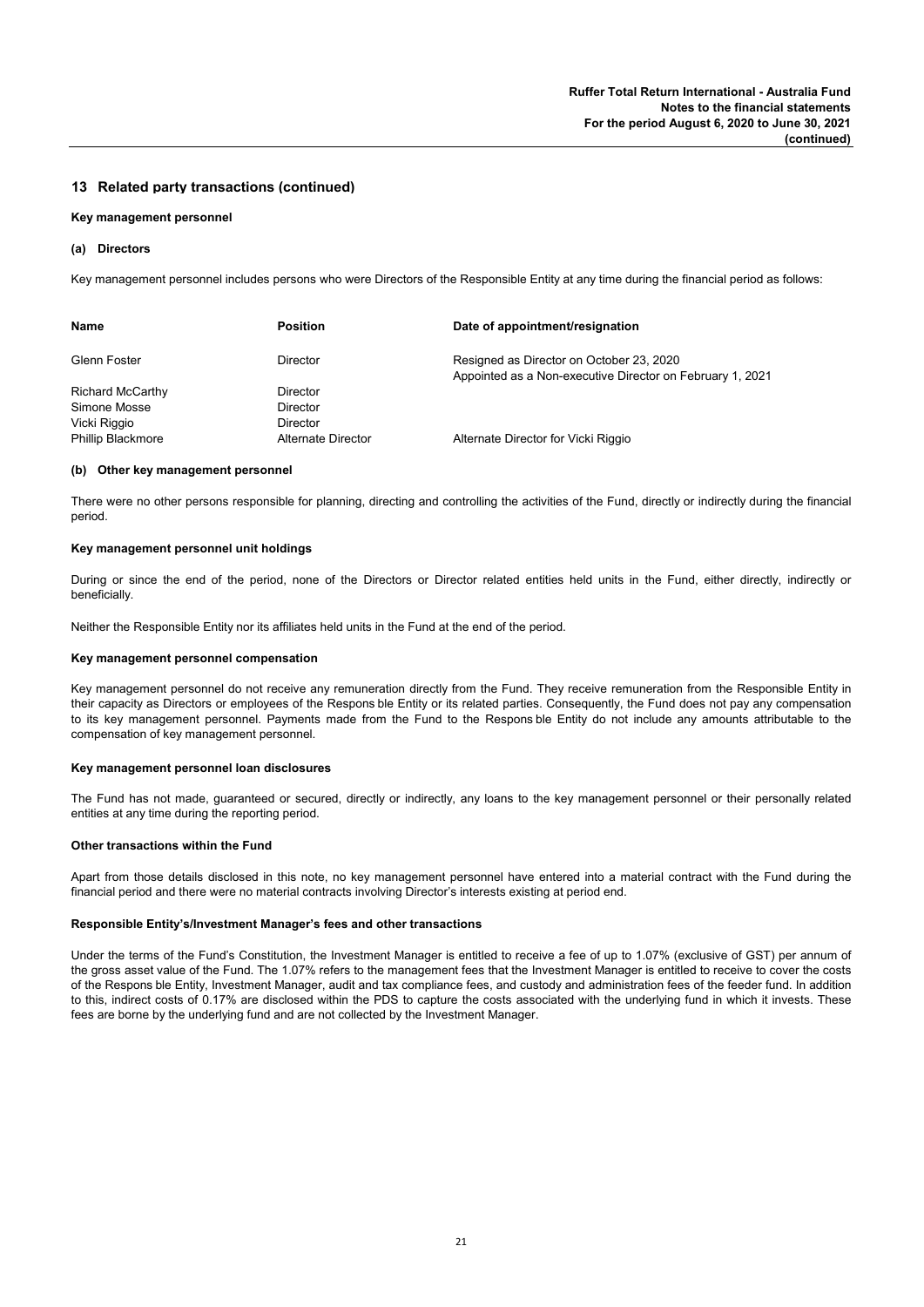#### **13 Related party transactions (continued)**

#### **Responsible Entity's/Investment Manager's fees and other transactions (continued)**

All related party transactions are conducted on normal commercial terms and conditions. The transactions during the period and amounts payable at period end between the Fund and the Respons ble Entity were as follows:

|                                                                                        | For the period  |
|----------------------------------------------------------------------------------------|-----------------|
|                                                                                        | August 6,       |
|                                                                                        | 2020            |
|                                                                                        | to              |
|                                                                                        | <b>June 30,</b> |
|                                                                                        | 2021            |
|                                                                                        | \$              |
| Managament costs for the period paid and payable by the Eund to the Investment Manager | 7.300           |

Management costs for the period paid and payable by the Fund to the Investment Manager **7,300** 

Management costs of 1.24% per annum comprised of Responsible Entity fees, investment management fees payable, audit and tax compliance fees payable, and custody and administration fees payable to the Investment Manager and indirect costs from investing in the Underlying Fund.

#### **Related party unitholdings**

Parties related to the Fund (including the The Trust Company (RE Services) Limited, its related parties and other schemes managed by The Trust Company (RE Services) Limited), hold no units in the Fund.

#### **Investments**

The Fund held investments in the following Fund, for which Ruffer LLP is the Investment Manager.

|                                                                                             | Number of<br>units held<br>opening | Number of<br>units held<br>closing | <b>Fair value</b><br>of<br>investment<br>\$ | Interest held<br>% | <b>Distributions</b><br>received/<br>receivable | Units acquired<br>during<br>the year<br>\$ | Units disposed<br>during<br>the year |
|---------------------------------------------------------------------------------------------|------------------------------------|------------------------------------|---------------------------------------------|--------------------|-------------------------------------------------|--------------------------------------------|--------------------------------------|
| As at June 30, 2021<br><b>Ruffer Total Return</b><br><b>International</b><br>(a sub-fund of |                                    |                                    |                                             |                    |                                                 |                                            |                                      |
| <b>Ruffer SICAV)</b>                                                                        | $\overline{\phantom{a}}$           | 10,932                             | 1,423,928                                   | 0.03               | $\blacksquare$                                  | 10,932                                     | ٠                                    |

Application of 46,127 units of Ruffer Total Return International was made in advance for the period ended June 30, 2021 with \$6,008,000 presented on Statement of financial position as at period end.

#### **14 Significant events during the period**

The Directors continue to assess the potential financial and other impacts of the coronavirus ("COVID-19") outbreak to the Fund. The current highlevel of uncertainty regarding the severity and length of COVID-19 on investment markets has impacted investment outcomes and increased volatility in investment performance during the period.

At the date of signing, the future impacts of COVID-19 on global and domestic economies and investment market indices, and their resulting impact on the Fund are uncertain. The Directors and management will continue to monitor this situation.

On February 1, 2021, Glenn Foster was appointed as a Non-executive Director.

In the opinion of the Directors, there were no other significant changes in the state of affairs of the Fund that occurred during the period.

#### **15 Events occurring after the reporting period**

The Directors are not aware of any other event or circumstance since the end of the financial period not otherwise addressed within this report that has affected or may significantly affect the operations of the Fund, the results of those operations or the state of affairs of the Fund in subsequent years. The Fund continues to operate as a going concern.

#### **16 Contingent assets and liabilities and commitments**

There are no outstanding contingent assets, liabilities or commitments as at June 30, 2021.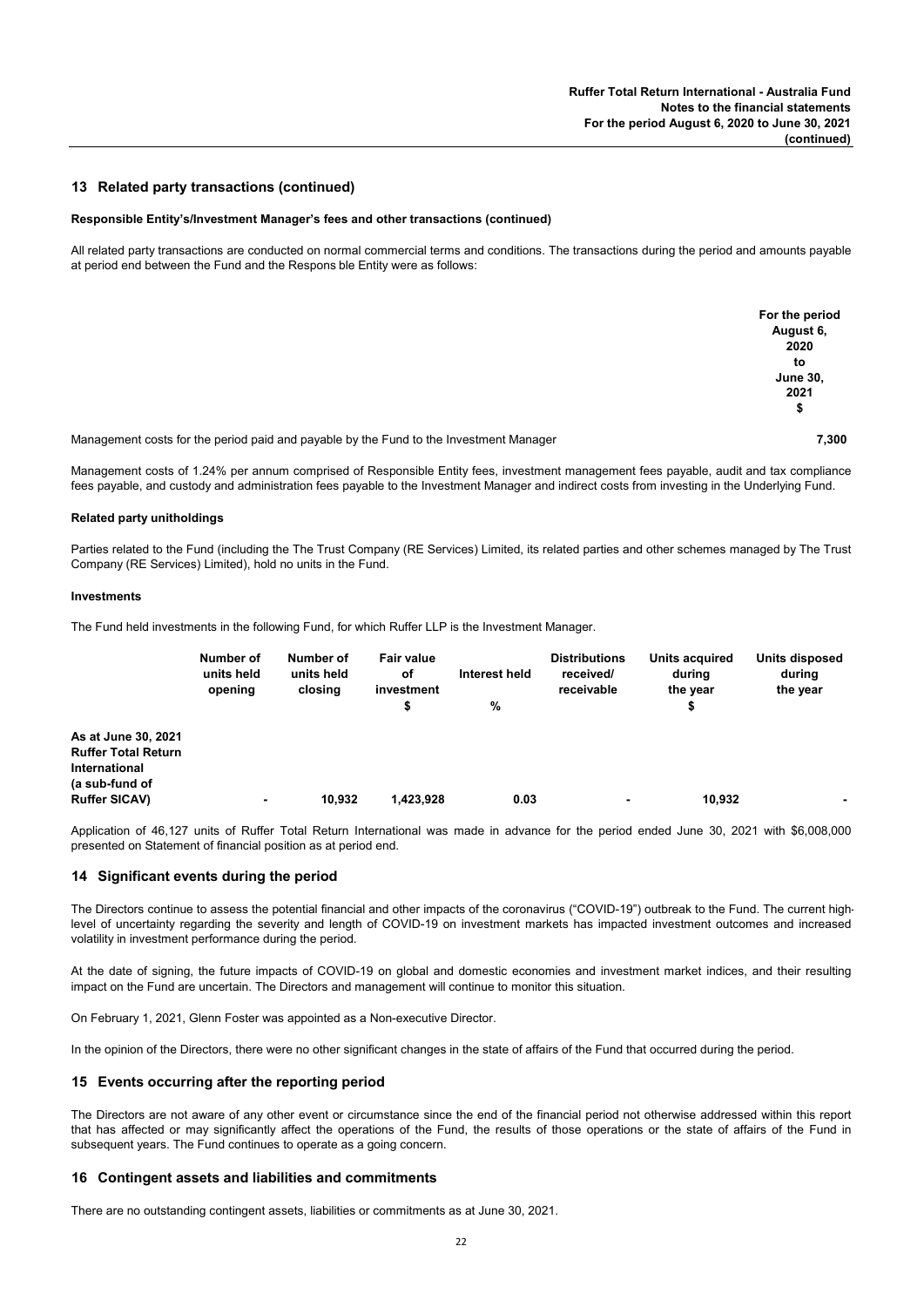#### **Directors' declaration**

In the opinion of the Directors of the Responsible Entity:

- (a) the financial statements and notes set out on pages 5 to 22 are in accordance with the *Corporations Act 2001,* including:
	- (i) complying with Australian Accounting Standards, the *Corporations Regulations 2001* and other mandatory professional reporting requirements; and
	- (ii) giving a true and fair view of the Fund's financial position as at June 30, 2021 and of its performance, for the financial period ended on that date;
- (b) there are reasonable grounds to believe that the Fund will be able to pay its debts as and when they become due and payable; and
- (c) Note 2(a) confirms that the financial statements also comply with International Financial Reporting Standards as issued by the International Accounting Standards Board.

This declaration is made in accordance with a resolution of the Directors of The Trust Company (RE Services) Limited.

Director The Trust Company (RE Services) Limited

Sydney September 22, 2021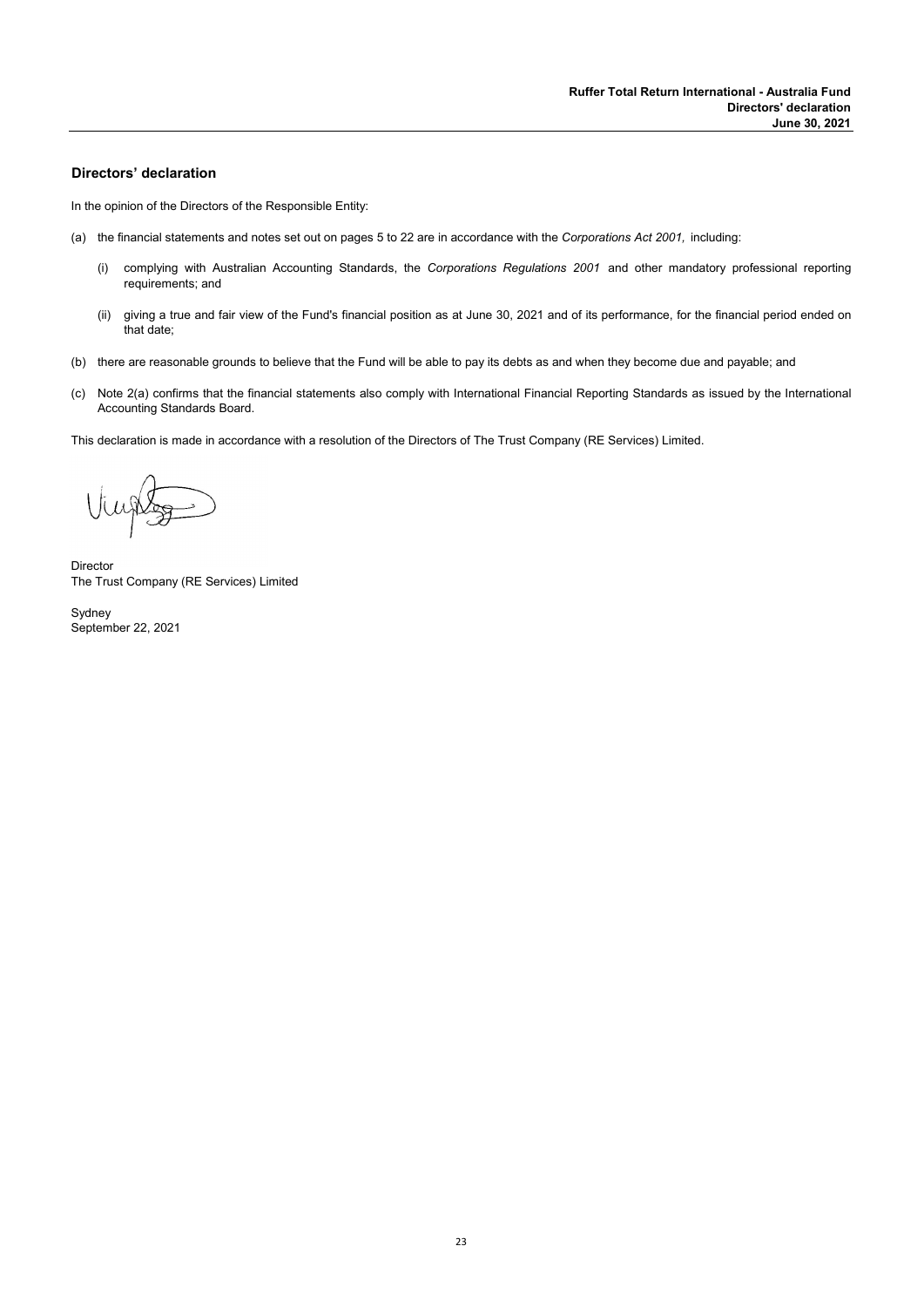

Ernst & Young 200 George Street Sydney NSW 2000 Australia GPO Box 2646 Sydney NSW 2001

Tel: +61 2 9248 5555 Fax: +61 2 9248 5959 ey.com/au

# **Independent Auditor's Report to the Unitholders of** Ruffer Total Return International - Australia Fund

# Opinion

We have audited the financial report of Ruffer Total Return International - Australia Fund (the "Fund"), which comprises the statement of financial position as at 30 June 2021, the statement of comprehensive income, statement of changes in equity and statement of cash flows for the period from 6 August 2020 to 30 June 2021, notes to the financial statements, including a summary of significant accounting policies, and the directors' declaration.

In our opinion, the accompanying financial report of the Fund is in accordance with the *Corporations Act 2001*, including:

- a) giving a true and fair view of the Fund's financial position as at 30 June 2021 and of its financial performance for the period from 6 August 2020 to 30 June 2021; and
- b) complying with Australian Accounting Standards and the *Corporations Regulations 2001*.

## Basis for Opinion

We conducted our audit in accordance with Australian Auditing Standards. Our responsibilities under those standards are further described in the *Auditor's Responsibilities for the Audit of the Financial Report* section of our report. We are independent of the Fund in accordance with the auditor independence requirements of the *Corporations Act 2001* and the ethical requirements of the Accounting Professional and Ethical Standards Board's APES 110 *Code of Ethics for Professional Accountants (including Independence Standards)* (the Code) that are relevant to our audit of the financial report in Australia. We have also fulfilled our other ethical responsibilities in accordance with the Code.

We believe that the audit evidence we have obtained is sufficient and appropriate to provide a basis for our opinion.

# Information Other than the Financial Report and Auditor's Report Thereon

The directors of the Responsible Entity are responsible for the other information. The other information is the directors' report accompanying the financial report.

Our opinion on the financial report does not cover the other information and accordingly we do not express any form of assurance conclusion thereon.

In connection with our audit of the financial report, our responsibility is to read the other information and, in doing so, consider whether the other information is materially inconsistent with the financial report or our knowledge obtained in the audit or otherwise appears to be materially misstated.

If, based on the work we have performed, we conclude that there is a material misstatement of this other information, we are required to report that fact. We have nothing to report in this regard.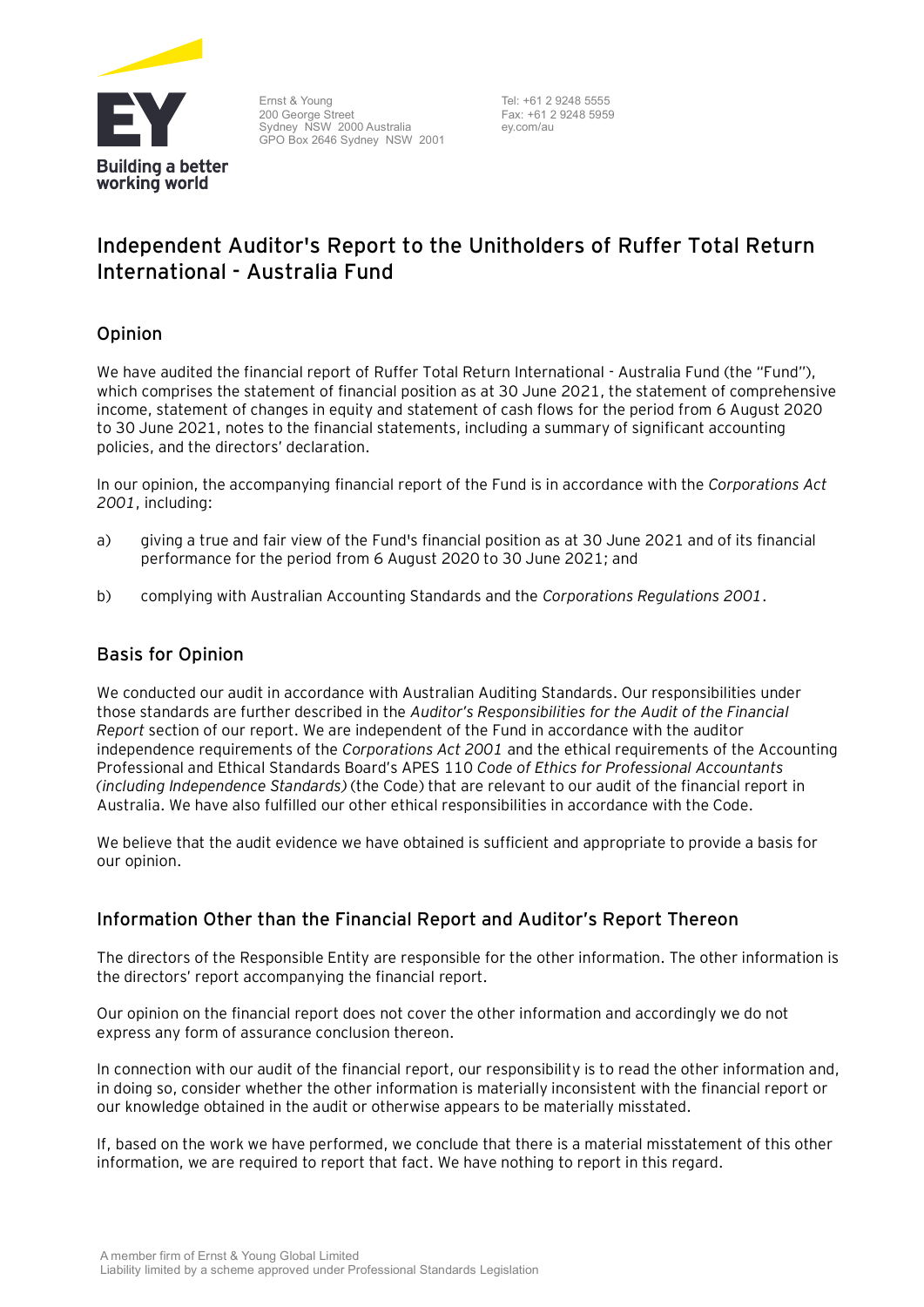

# Responsibilities of the Responsible Entity for the Financial Report

The directors of the Responsible Entity are responsible for the preparation of the financial report that gives a true and fair view in accordance with Australian Accounting Standards and the *Corporations Act 2001* and for such internal control as the directors of the Responsible Entity determine is necessary to enable the preparation of the financial report that gives a true and fair view and is free from material misstatement, whether due to fraud or error.

In preparing the financial report, the directors of the Responsible Entity are responsible for assessing the Fund's ability to continue as a going concern, disclosing, as applicable, matters relating to going concern and using the going concern basis of accounting unless the directors of the Responsible Entity either intend to liquidate the Fund or to cease operations, or have no realistic alternative but to do so.

# Auditor's Responsibilities for the Audit of the Financial Report

Our objectives are to obtain reasonable assurance about whether the financial report as a whole is free from material misstatement, whether due to fraud or error, and to issue an auditor's report that includes our opinion. Reasonable assurance is a high level of assurance, but is not a guarantee that an audit conducted in accordance with the Australian Auditing Standards will always detect a material misstatement when it exists. Misstatements can arise from fraud or error and are considered material if, individually or in the aggregate, they could reasonably be expected to influence the economic decisions of users taken on the basis of this financial report.

As part of an audit in accordance with the Australian Auditing Standards, we exercise professional judgment and maintain professional scepticism throughout the audit. We also:

- Identify and assess the risks of material misstatement of the financial report, whether due to fraud or error, design and perform audit procedures responsive to those risks, and obtain audit evidence that is sufficient and appropriate to provide a basis for our opinion. The risk of not detecting a material misstatement resulting from fraud is higher than for one resulting from error, as fraud may involve collusion, forgery, intentional omissions, misrepresentations, or the override of internal control.
- Obtain an understanding of internal control relevant to the audit in order to design audit procedures that are appropriate in the circumstances, but not for the purpose of expressing an opinion on the effectiveness of the Fund's internal control.
- Evaluate the appropriateness of accounting policies used and the reasonableness of accounting estimates and related disclosures made by the directors of the Responsible Entity.
- Conclude on the appropriateness of the directors' use of the going concern basis of accounting and, based on the audit evidence obtained, whether a material uncertainty exists related to events or conditions that may cast significant doubt on the Fund's ability to continue as a going concern. If we conclude that a material uncertainty exists, we are required to draw attention in our auditor's report to the related disclosures in the financial report or, if such disclosures are inadequate, to modify our opinion. Our conclusions are based on the audit evidence obtained up to the date of our auditor's report. However, future events or conditions may cause the Fund to cease to continue as a going concern.